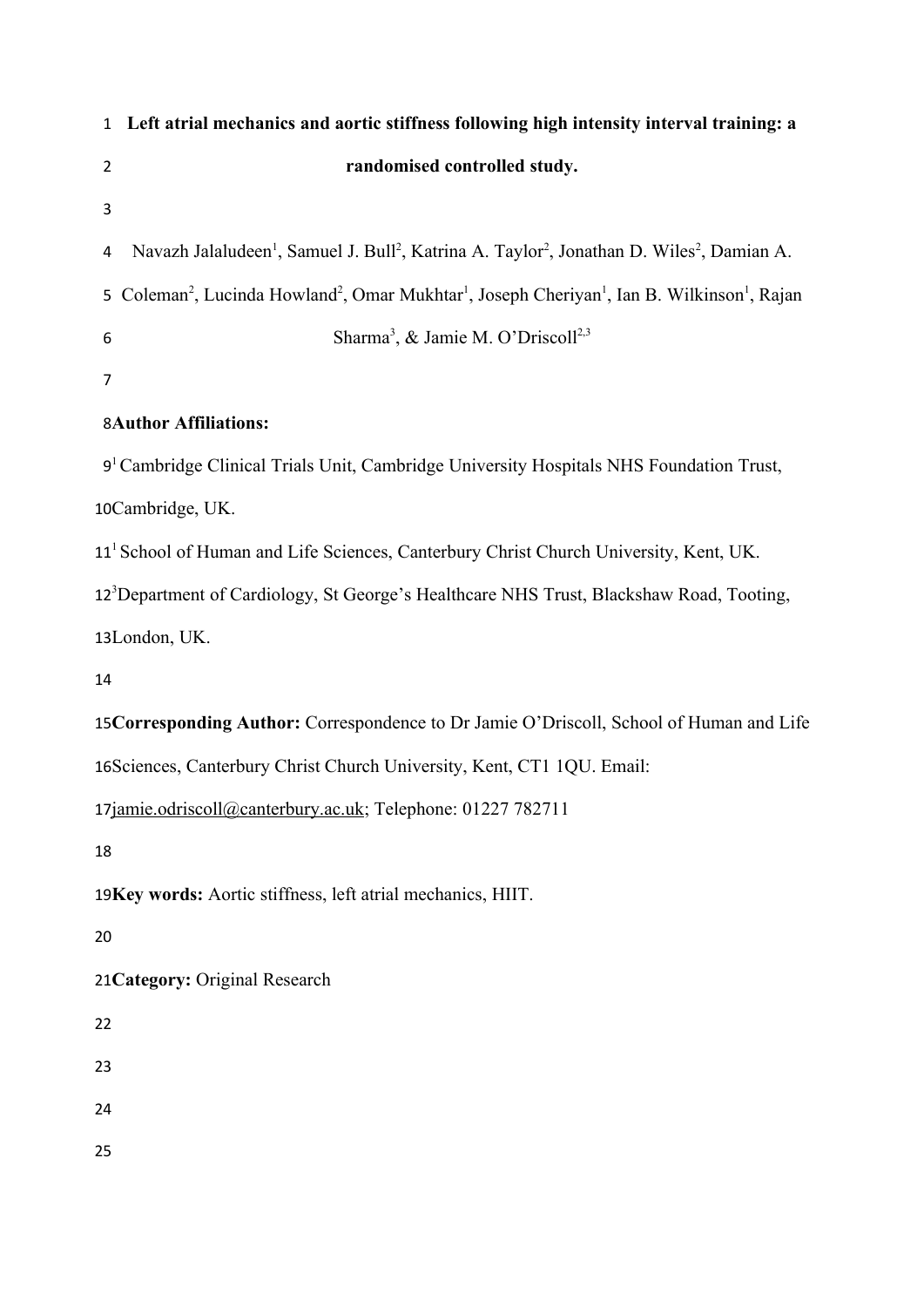# **Abbreviations** 26

- 27ANCOVA Analysis of covariance
- 28BP Blood pressure
- 29CVD Cardiovascular disease
- 30dBP Diastolic blood pressure
- 31HIIT High intensity interval training
- 32IVSd = Interventricular septal diameter diastole
- 33LA Left atrial
- 34LV Left ventricle
- 35mBP Mean blood pressure
- 36MPI Myocardial performance index
- 37NO Nitric oxide
- 38PALS Peak atrial longitudinal strain
- 39PA Physical activity
- 40PWd Posterior wall thickness diastole
- 41ROI Region of interest
- 42sBP Systolic blood pressure
- 43VSM Vascular smooth muscle

- 45
- 46
- 47
- 48
- 49
- 50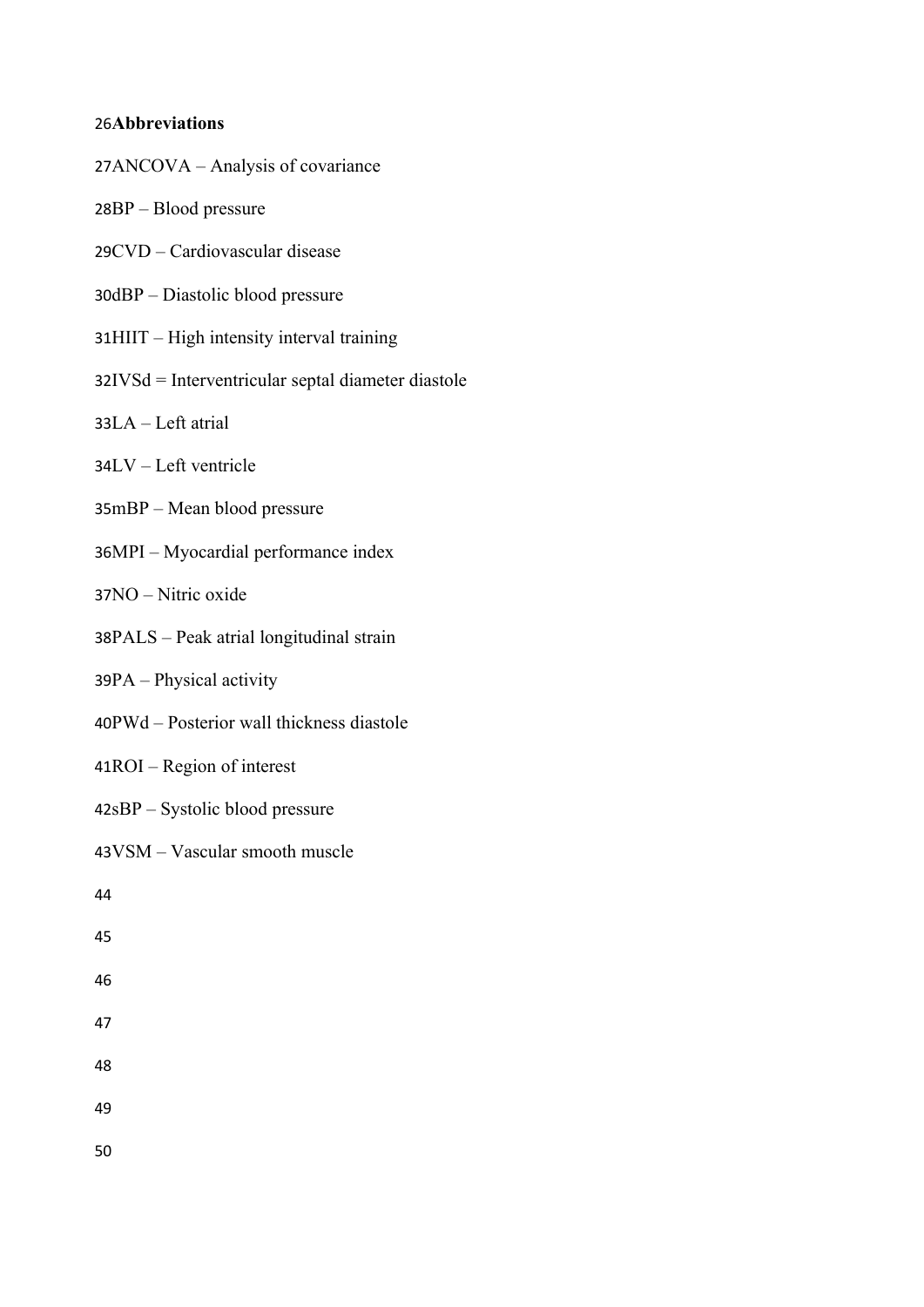#### 51Abstract

52

53 Purpose: High intensity interval training (HIIT) has been shown to improve important health 54parameters, including aerobic capacity, blood pressure, cardiac autonomic modulation and 55left ventricular (LV) mechanics. However, adaptations in left atrial (LA) mechanics and 56aortic stiffness remain unclear.

57

58Methods: Forty-one physically inactive males and females were recruited. Participants were 59randomised to either a 4-week HIIT intervention  $(n=21)$  or 4-week control period  $(n=20)$ . 60The HIIT protocol consisted of 3x30-second maximal cycle ergometer sprints with a 61 resistance of 7.5% body weight, interspersed with 2-minutes of active unloaded recovery, 3 62times per week. Speckle tracking imaging of the LA and M-Mode tracing of the aorta was 63 performed pre and post HIIT and control period.

64

65 Results: Following HIIT, there was significant improvement in LA mechanics, including LA 66 reservoir (13.9 ± 13.4%, *p*=0.033), LA conduit (8.9 ± 11.2%, *p*=0.023) and LA contractile  $67(5\pm4.5\%, p=0.044)$  mechanics compared to the control condition. In addition, aortic 68distensibility  $(2.1 \pm 2.7 \text{cm}^2 \cdot \text{dyn} \cdot \frac{1}{10^3}, p=0.031)$  and aortic stiffness index  $(-2.6 \pm 4.6, p=0.041)$ 69were improved compared to the control condition. In stepwise linear regression analysis, 70aortic distensibility change was significantly associated with LA stiffness change  $R^2$  of 0.613  $71(p=0.002)$ .

72

**Conclusion:** A short-term programme of HIIT was associated with a significant 73 74improvement in LA mechanics and aortic stiffness. These adaptations may have important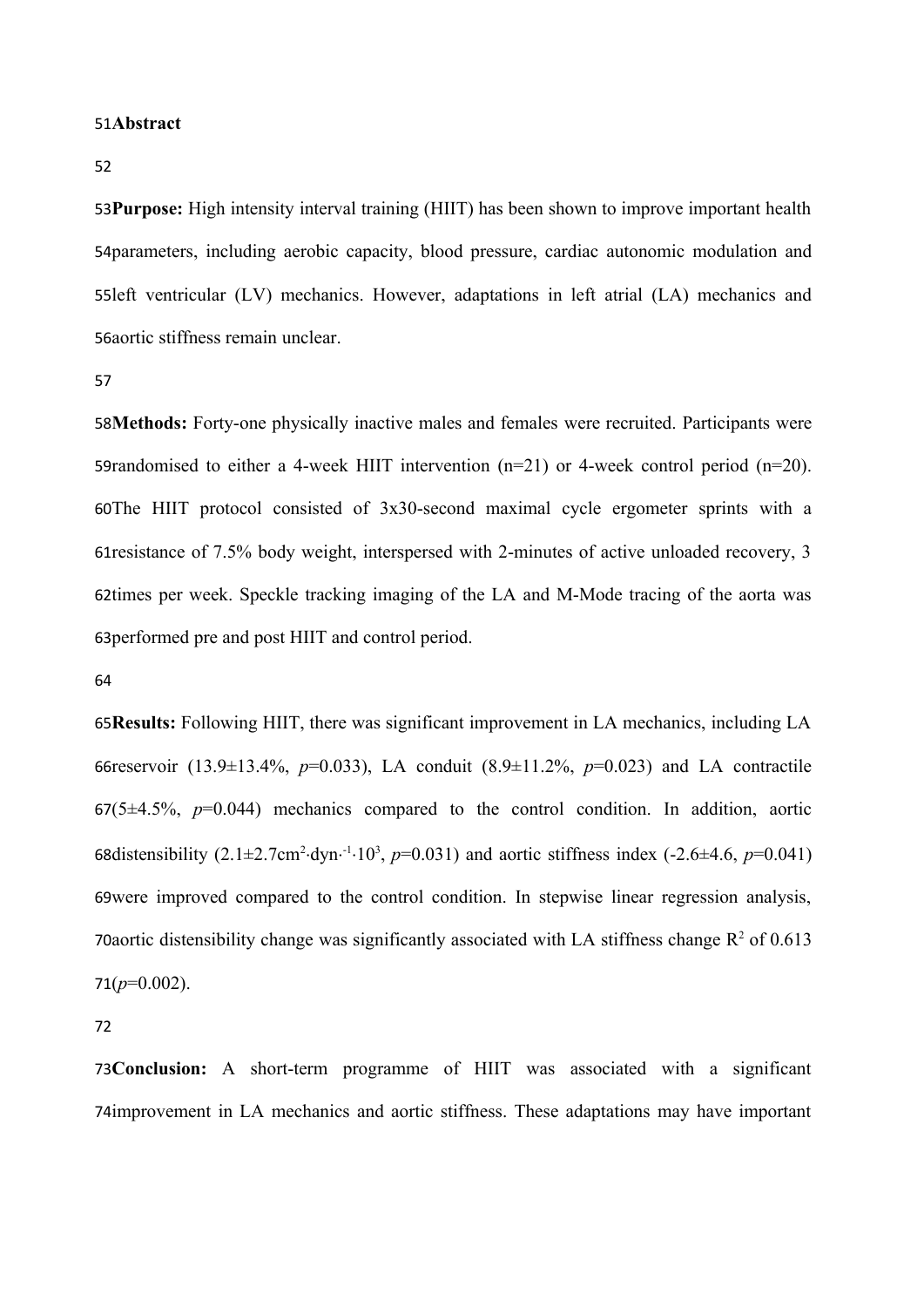| orderout capacity and prood pressure previously documented following HIT. |
|---------------------------------------------------------------------------|
| $77\,$                                                                    |
| ${\bf 78}$                                                                |
| 79                                                                        |
| $80\,$                                                                    |
| 81                                                                        |
| 82                                                                        |
| 83                                                                        |
| 84                                                                        |
| 85                                                                        |
| 86                                                                        |
| 87                                                                        |
| 88                                                                        |
| 89                                                                        |
| $90\,$                                                                    |
| 91                                                                        |
| 92                                                                        |
| 93                                                                        |
| 94                                                                        |
| 95                                                                        |
| 96                                                                        |
| 97                                                                        |
| 98                                                                        |
| 99                                                                        |

75health implications and contribute to the improved LV diastolic and systolic mechanics, 76aerobic capacity and blood pressure previously documented following HIIT.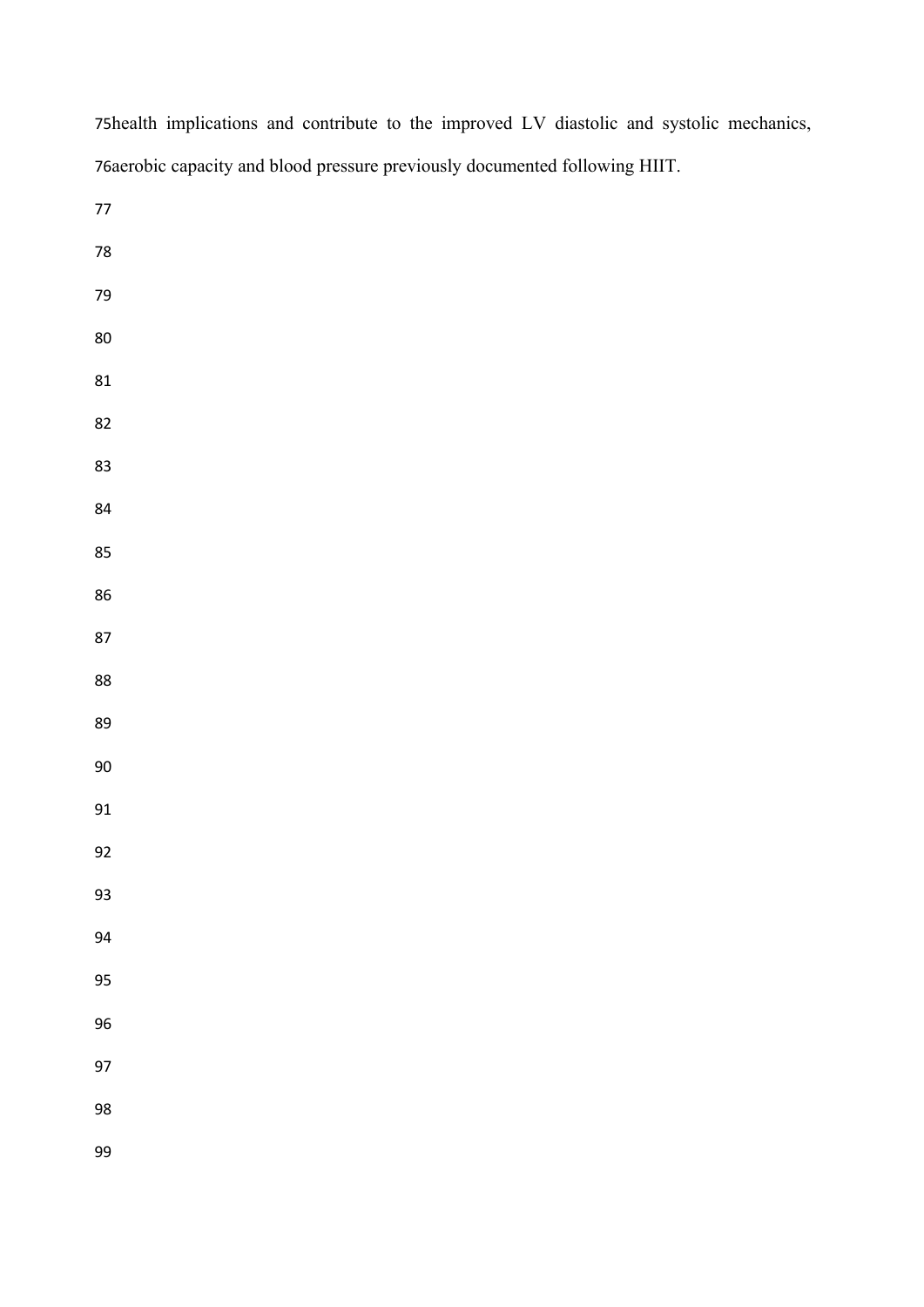#### 100Introduction

101

102Physical activity (PA) and exercise training are considered important strategies in reducing 103 mortality as well as preventing cardiovascular disease (CVD) risk (Paffenbarger et al. 1986). 104Large scale observational studies demonstrate that regular exercise is cardioprotective and 105 reduces the incidence of numerous chronic diseases, including coronary artery disease, 106diabetes, hypertension, cancer, and obesity (Warburton et al. 2006). As such, physical activity 107 is a viable therapeutic and prophylactic intervention for the primary prevention of CVD. 108However, despite substantial health benefits observed when meeting international guideline 109recommendations for PA (150-minutes of moderate-intensity or 75 minutes of vigorous-110 intensity, or an equivalent combination, per week), adherence is poor and lack of time is often 111cited as a common barrier.

#### 112

113High intensity interval training (HIIT) has generated significant interest as an exercise 114 modality to improve cardiovascular health, with significant improvements in functional 115capacity (Weston et al. 2014), metabolic health (Gibala et al. 2012), and cardiac autonomic 116modulation (O'Driscoll et al. 2018), while remaining time-efficient. Recent work has 117 demonstrated improved left ventricular (LV) mechanics, including systolic and diastolic 118torsion and arterial blood pressure following 2-weeks of HIIT (O'Driscoll et al. 2018). The 119 impact these adaptations have on left atrial (LA) and aortic function are not yet reported 120following HIIT. The proximal aorta plays a pivotal role in preserving the arterial-ventricular 121 coupling by buffering the systolic load during each ventricular ejection (O'Rourke 1994) and 122notably, the left atrium plays a key role in regulating left ventricular function. Numerous 123studies have shown a close association between reduced arterial compliance and LV diastolic 124impairment (Zito et al. 2014; Xu et al. 2011). Moreover, using cardiac magnetic resonance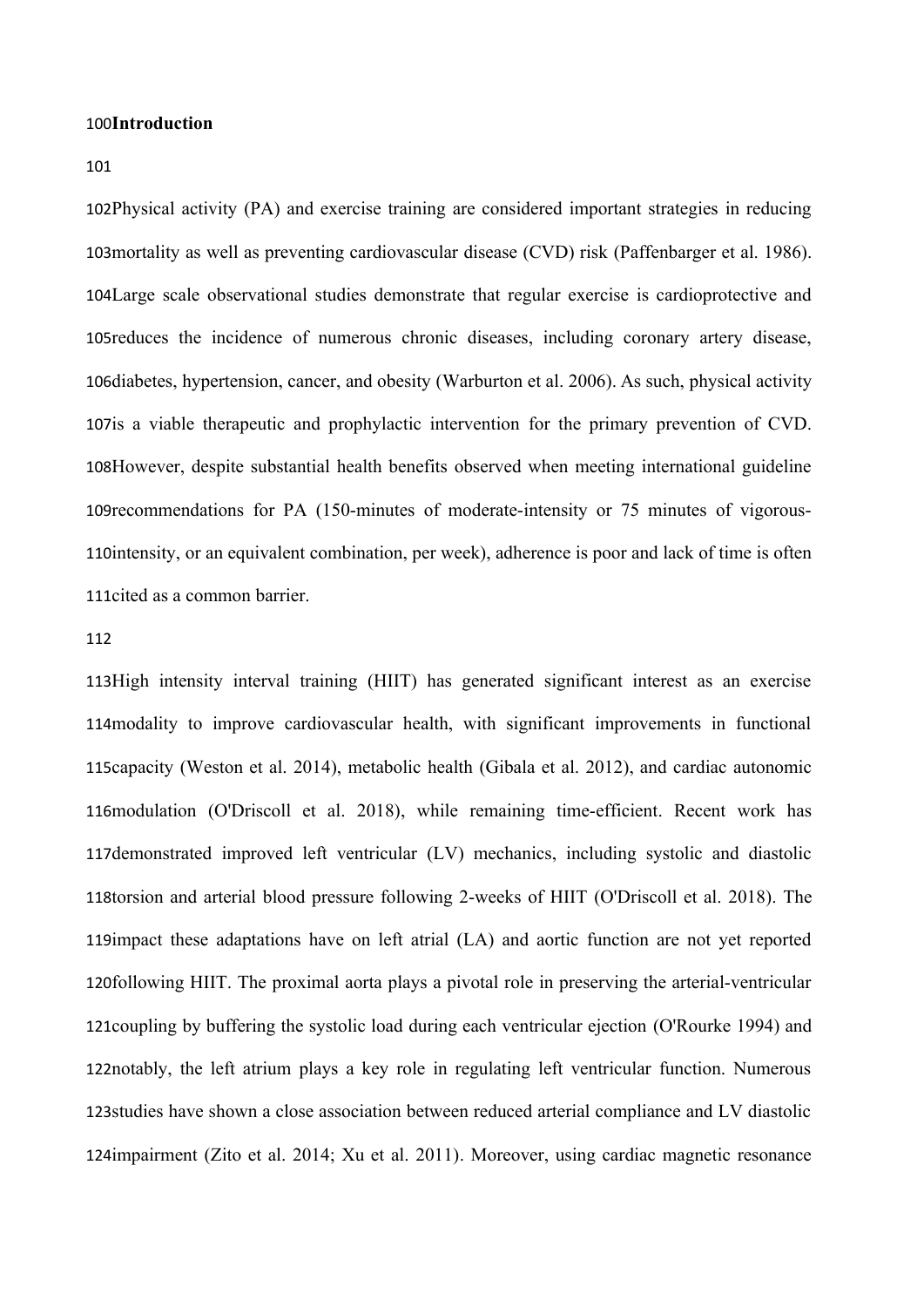125imaging, the DALLAS heart study (Maroules et al. 2014) and MESA study (Redheuil et al. 2014) demonstrated a close association between reduced aortic distensibility and all-cause 126 127 mortality (Redheuil et al. 2014). Furthermore, previous studies have demonstrated a close 128association between LV diastolic dysfunction and arterial stiffness (Cauwenberghs et al. 2016; Kaess et al. 2016). In addition, LA performance is impaired in patients with 129 130hypertension and diabetes despite normal LA size in comparison to controls (Mondillo et al. 2011). Aerobic exercise is associated with decreased arterial stiffness (Gates et al. 2003) and 131 132improved LA performance (Edelmann et al. 2011). However, little is known about the 133 interaction between arterial compliance and LA function following HIIT. The purpose of this 134study is to investigate the effects a four-week HIIT intervention has on LA deformation, LV 135 function and aortic compliance (aortic mechanics), evaluated non-invasively by 136echocardiography compared to a control group, in a physically inactive population. We 137hypothesized that HIIT would significantly improve LA mechanics and aortic stiffness.

138

139

- 140
- 141
- 142
- 143
- 144
- 145
- 146

147

148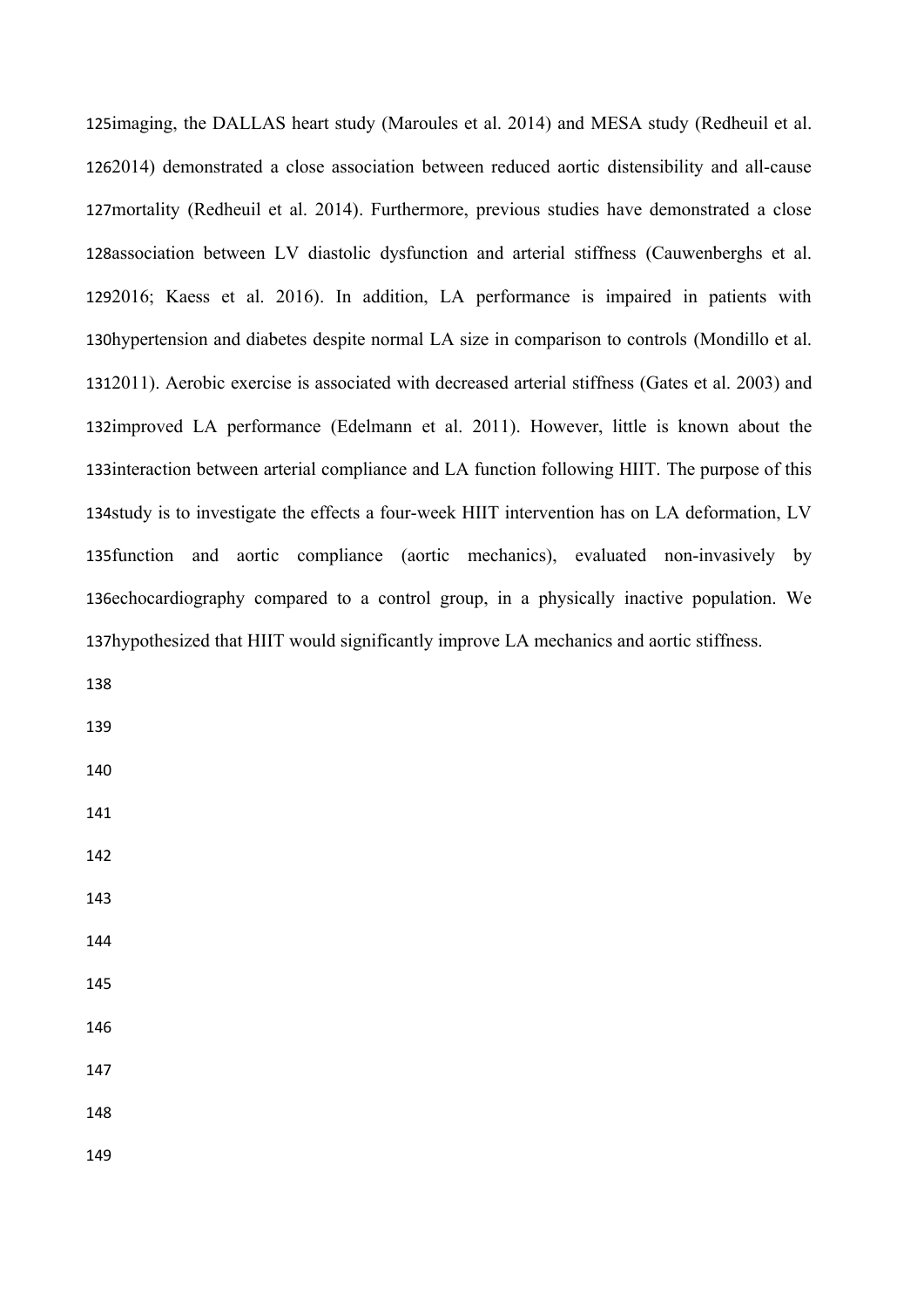#### 150Methods

151

152This study was a single-centre, 4-week randomised controlled trial comparing a HIIT 153intervention with a control group. The study took place at the School of Human and Life 154 Sciences at Canterbury Christ Church University (CCCU) in the UK. This study was 155performed with approval from the Ethics Committee of CCCU in accordance to the 156Declaration of Helsinki. All participants recruited provided signed informed consent and the 157CONSORT guidelines were followed during the course of the research (Schulz et al. 2010).

## 158

#### **Participants** 159

160

161 Forty-four physically inactive males and females (aged  $23\pm2.7$  years) volunteered for the 162study. Resting arterial blood pressure (BP) was recorded in a temperature controlled room pre 163and post the HIIT intervention and control condition using a validated automated device 164(Dinamap Pro 200 Critikon; GE Medical Systems, Freiburg, Germany), according to recent 165guidelines (Williams et al. 2018). Participant height was recorded at baseline using a 166stadiometer (Seca 217 Stadiometer, Hamburg, Germany), weight was measured pre and post 167the HIIT intervention and control condition using column scales (Seca 700 Mechanical 168Column Scales, Hamburg, Germany), and body surface area was calculated according to 169Mosteller's formula (Mosteller, 1987). All participants had no prior medical history and 170completed a physical activity readiness questionnaire prior to recruitment. Participants were 171 randomised using stratified randomisation for gender to the HIIT or control group, in order to 172avoid gender bias in each group (Good 2006). All participants were advised to adhere to the 173same dietary and physical activity habits, refrain from alcohol and caffeine intake 24 hours 174before each visit and to avoid food intake at least 4 hrs prior to the laboratory visits to avoid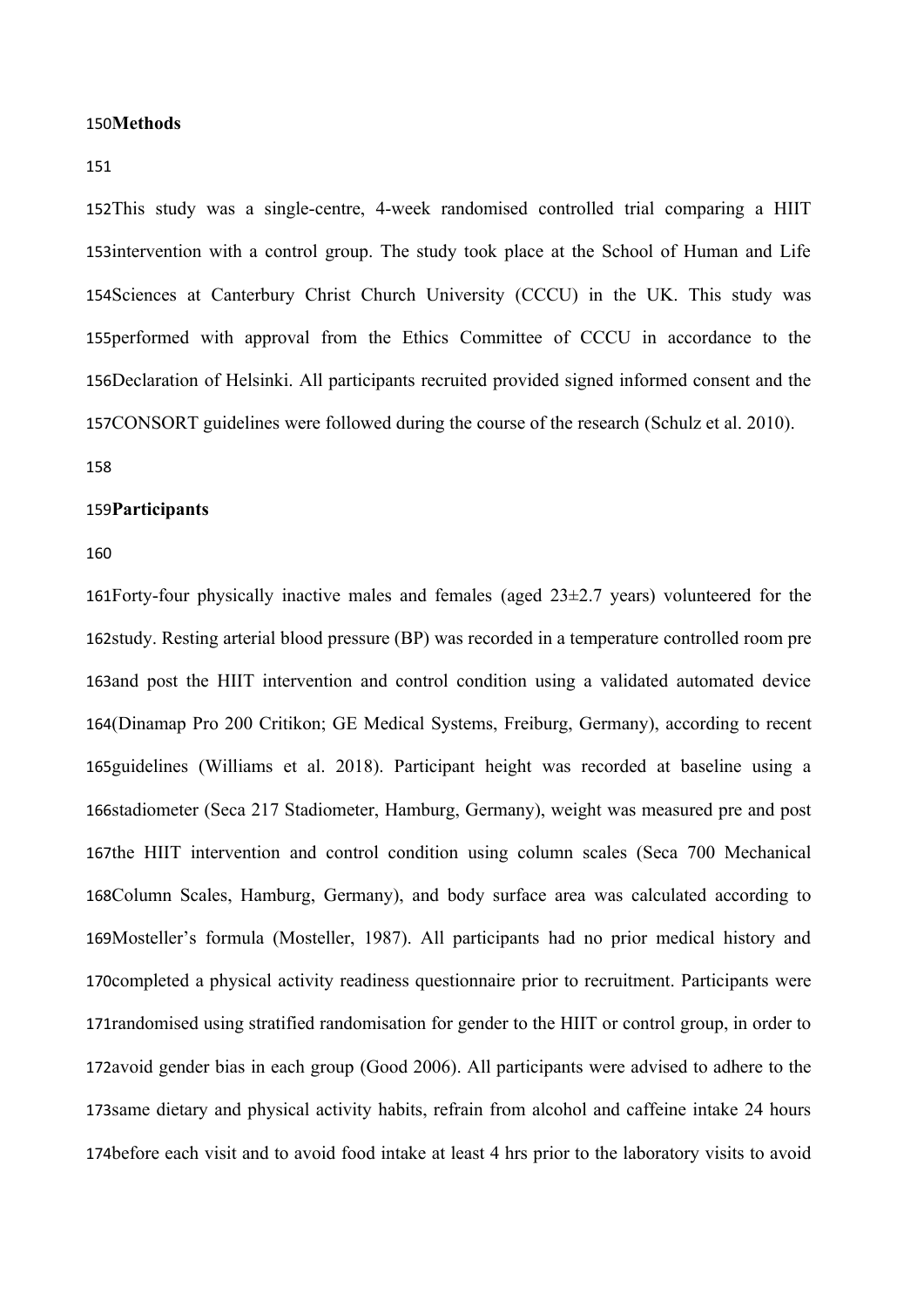haemodynamic changes. Any participants presenting with any 176cardiovascular/metabolic disease or taking any medication was excluded from the study. 175postprandial

177

## 178High intensity interval training intervention

179

180The HIIT intervention was comprised of twelve sessions over a 4-week period (3 181 sessions/week), with each session consisting of three Wingate tests separated by a 2-minute 182active (unloaded) recovery period. Each Wingate test was characterised by 30 seconds of 183 maximal cycling against a resistance equal to 7.5% of each participant's body mass and 184 performed on a Wattbike trainer (Nottingham, England). Each participant performed a 5-185minute warm up before and a 5-minute cool down after each HIIT session. Strong verbal 186encouragement was provided during exercise and participants were unaware of the time 187remaining in each 30-second sprint.

188

## **Transthoracic Echocardiography** 189

190

191A standardized transthoracic echocardiogram and Doppler examination was performed using 192a commercially available Vivid-q ultrasound system (GE Healthcare, Milwaukee, Wisconsin) 193 with a  $1.5 - 3.6$  MHz phased array transducer. All images were acquired at baseline and post 194 intervention in the HIIT and control group by the same sonographer. The images were stored 195in raw archive DICOM data for offline analysis and measurements were recorded by an 196 experienced echocardiographer (NJ) who was blinded to participant characteristics and group 197allocation. Echocardiographic studies were performed and standardized in accordance to 198current ASE/EACVI guidelines (Evangelista et al. 2008). LV dimension, wall thickness, 199geometry, mass, and LV systolic and diastolic parameters were assessed. LV ejection fraction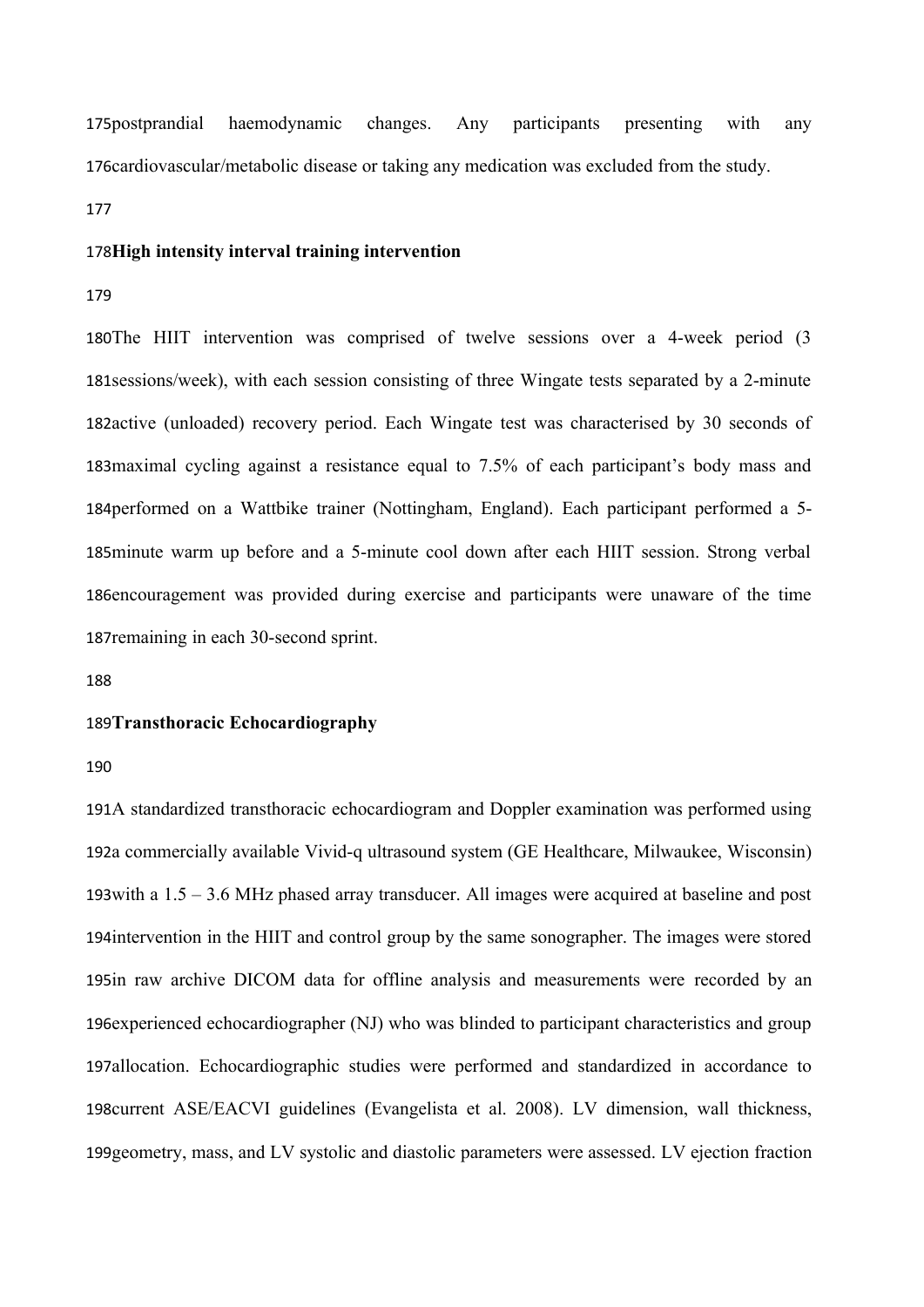200was estimated using Simspon's rule. LV diastolic function was assessed using the EACVI 201diastolic guidelines (Nagueh et al. 2016) in the apical 4 chamber view using PW Doppler 202flow at the tips of the mitral valve to obtain mitral E (m·s<sup>-1</sup>), mitral A (m·s<sup>-1</sup>) and E wave 203deceleration time (ms). Using tissue Doppler imaging at the annular level of the mitral valve, 204the septal and lateral peak early diastolic  $(E')$ , late diastolic  $(A')$  and peak longitudinal 205 systolic velocity  $(S')$  of the myocardium were recorded. LV filling pressure was estimated 206 from the Mitral  $E/E$ .

#### 207

#### **Left atrial parameters** 208

#### 209

210LA deformation was evaluated from the septal and lateral wall of the left atrium in the apical 211 four chamber view (Figure 1). LA strain imaging was analysed offline using a GE EchoPac 212workstation. During image acquisition, frame rates between 60-90 frames s<sup>-1</sup> were recorded. 213The software automatically generates a region of interest (ROI) with a default width of 15mm 214and tracing of the left atrium was performed. If tracking of the LA myocardium was 215inadequate, the ROI was manual adjusted to enhance tracking. The automated software 216generated traces depicting the regional longitudinal strain for each segment and calculated 217global longitudinal strain. Using P wave onset enabled us to define the first negative peak, 218 which occurred at maximal LA contraction and represented its contractile function 219(contractile strain), the first positive peak, which occurred at mitral valve opening and 220 represented LA conduit function (conduit strain), and the difference of these peaks, which 221 represented reservoir function (reservoir strain). Global LA strain parameters were assessed 222as the average of six segmental values. Peak atrial longitudinal strain (PALS) was measured 223 from the onset of the QRS to the positive peak of strain at the onset of the P wave (Mondillo 224et al. 2011). LA stiffness was estimated using the formula, LA stiffness =  $(E/E<sup>2</sup>)/PALS$ .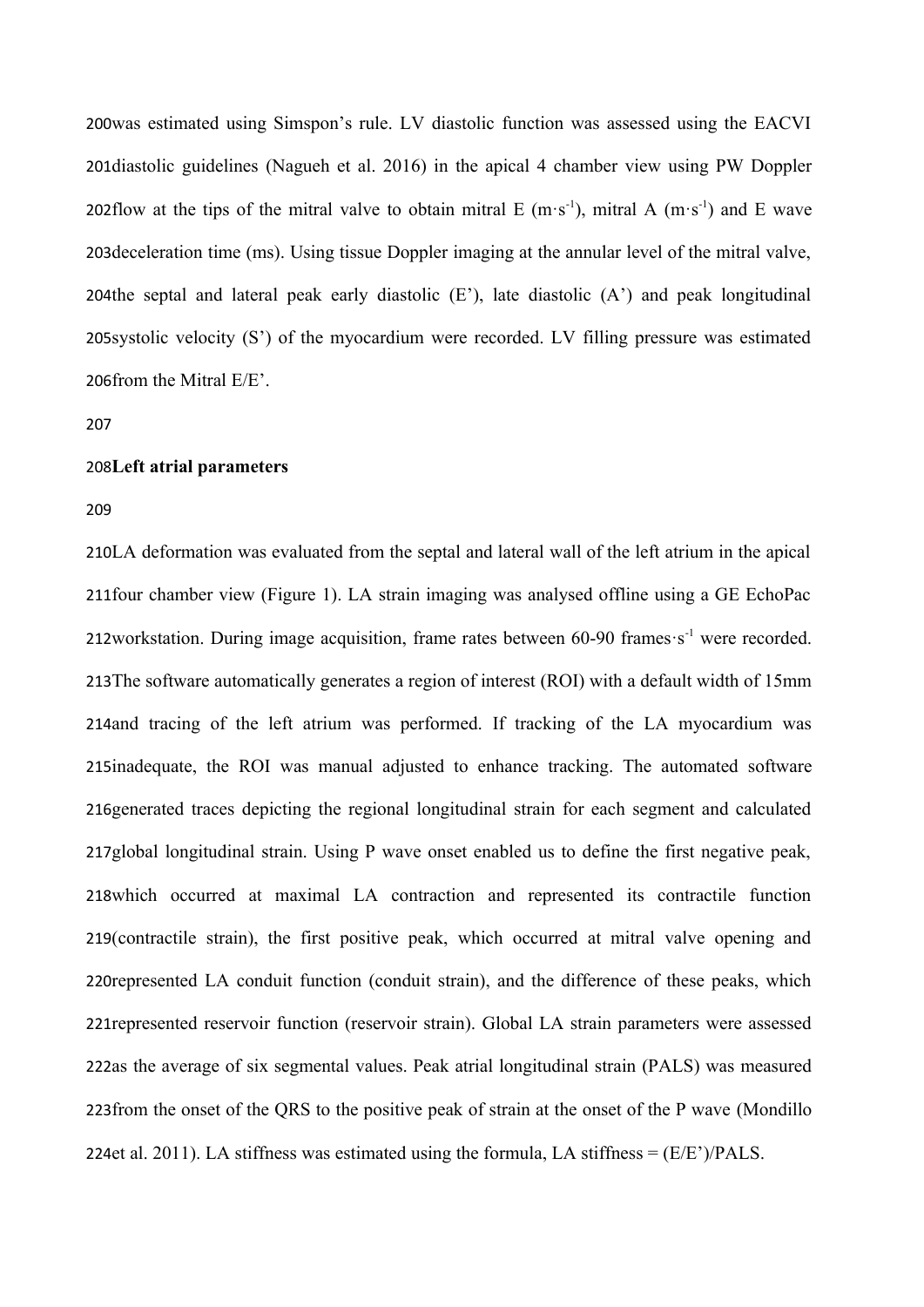#### 225Aorta parameters

226

227Two-dimensional guided M-mode assessment of the ascending aorta in the parasternal long 228axis view during systole and diastole was used to measure the elastic properties of the aorta 229(Figure 2). The formulas used to calculate the aortic parameters were as follows:

230

|     | 231 • Aortic strain $\binom{9}{0}$ = (aortic systolic diameter – diastolic diameter) x 100 / diastolic |
|-----|--------------------------------------------------------------------------------------------------------|
| 232 | diameter.                                                                                              |

233

• Aortic Distensibility  $(cm^2 \cdot dyn^{-1}) = (2 \times aortic strain) / (systolic pressure - diastolic$ pressure). 234 235

236

#### 237Sample size calculation

238

239Based on operator coefficient of variation for diastolic function and estimated filling pressure  $240(E/E')$  using transthoracic echocardiography, a sample size of 14 to 17 participants in each 241group has 80% power to detect a significant difference in diastolic function and estimated 242 filling pressure, respectively, with a 2-sided  $p<0.05$ . It was estimated a drop-out rate of 243between 10-30% leading to an overall sample size of 44 participants (22 in each group).

244

#### **Statistical analysis** 245

246

247 Unless otherwise stated, continuous variables are expressed as mean  $\pm$  standard deviation. All 248data analysis was performed using the Statistical Package for Social Sciences (SPSS V22.0, 249release version for windows; SPSS Ins., Chicago, IL, USA). Normal distribution of all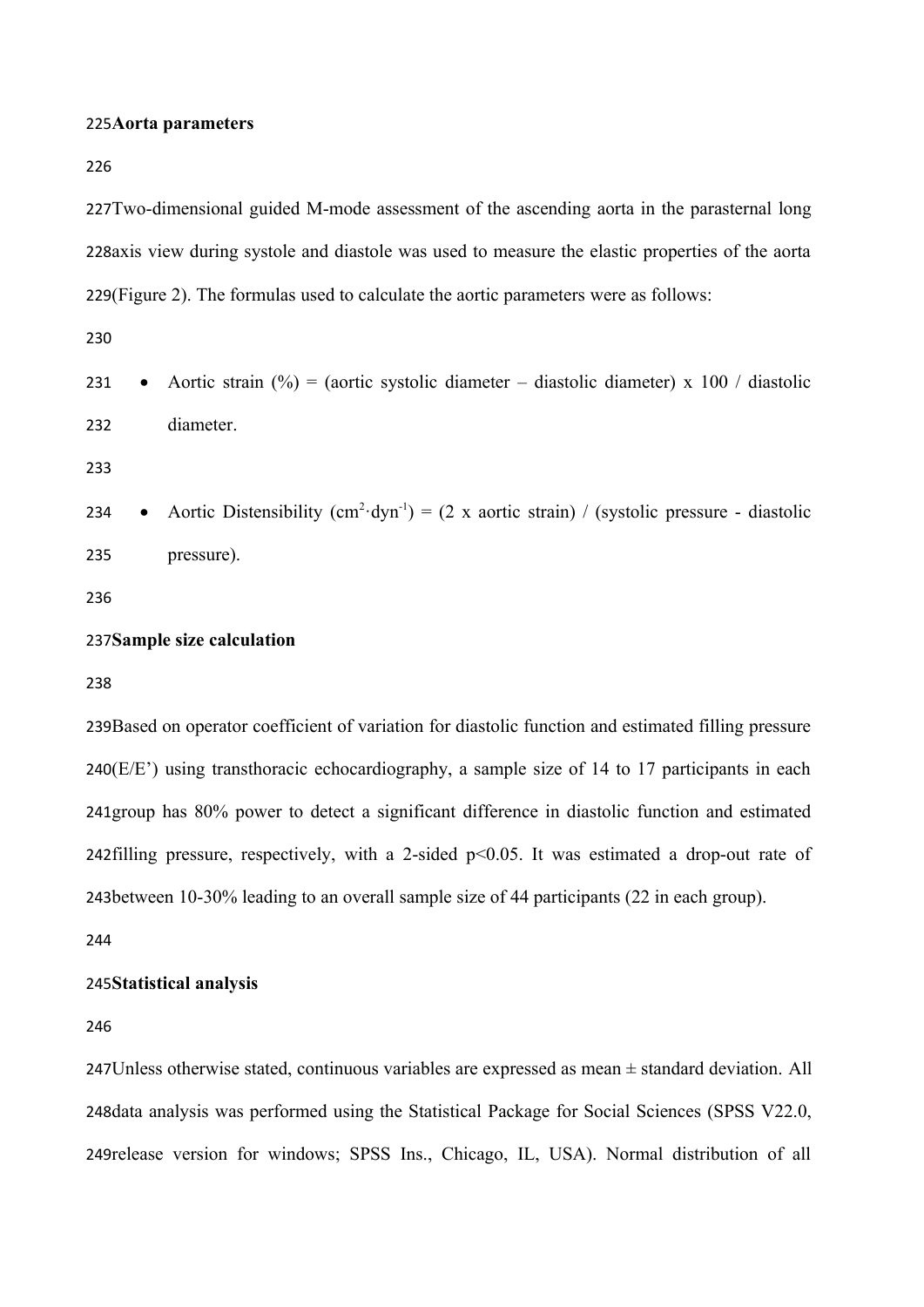250 continuous variables was confirmed using the Shapiro-Wilk test (Field 2018). Comparison of 251 data collected pre and post intervention between the control and HIIT groups (change scores) 252was analysed using a one-way analysis of covariance (ANCOVA) with baseline parameters 253used as covariates to assess whether changes in echocardiographic and BP parameters 254following both intervention and control periods are influenced by initial baseline values. 255Stepwise linear regression analysis using LA stiffness as the dependent variable was 256 conducted. Statistical significance was deemed *a priori* as  $p<0.05$ .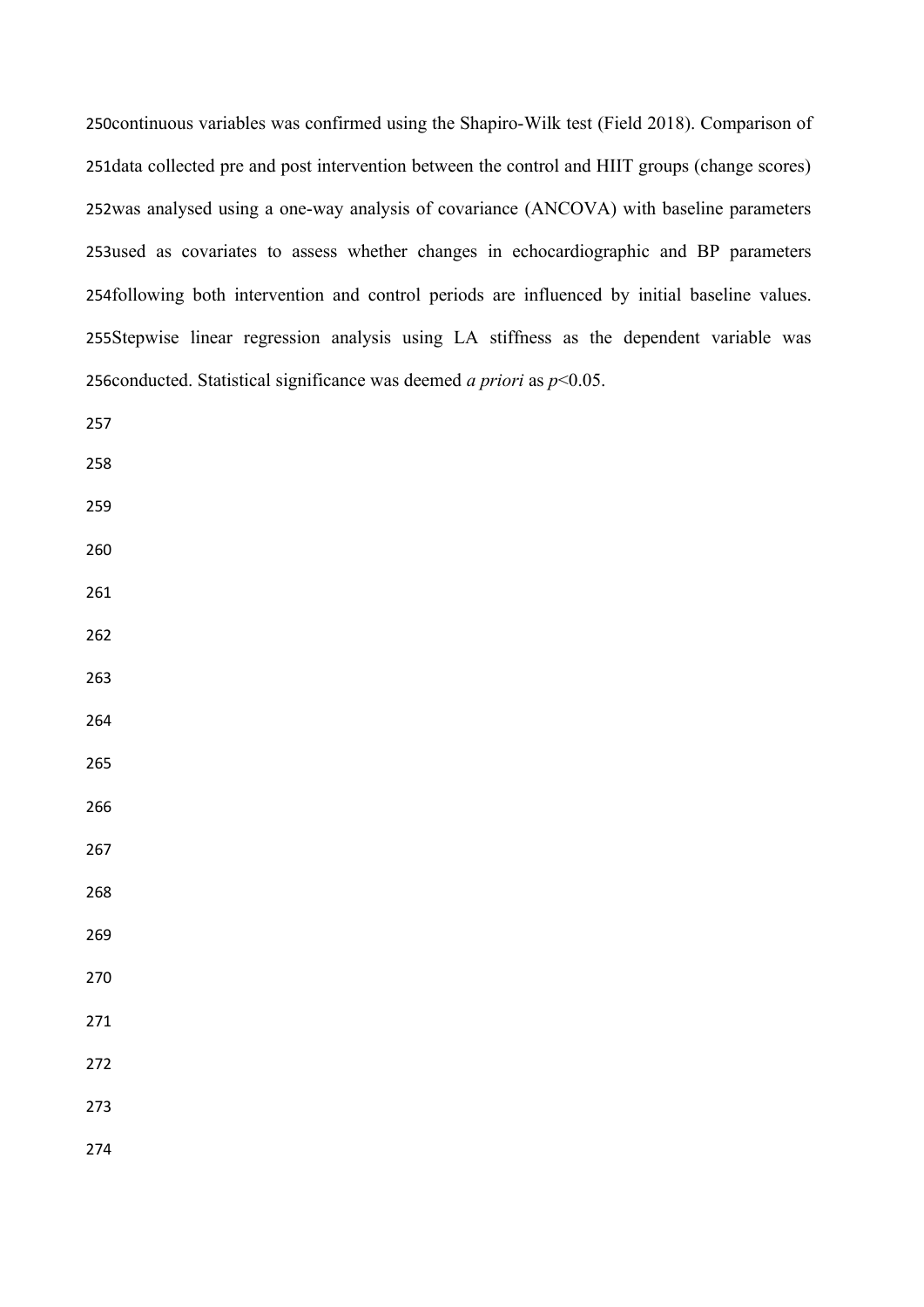#### 275Results

276

277A total of 41 participants completed the HIIT intervention ( $n=21$ , age  $21\pm1.7$  years, height 278173.7 $\pm$ 9.5 cm) and control period (n=20, age 22 $\pm$ 3.5 years, height 172.4 $\pm$ 8.8 cm). Two 279participants dropped out the study at randomisation and 1-participant from the control group 280 discontinued, without giving a reason. Descriptive characteristics are presented in Table 1. 281No differences were apparent between conditions for participant's age, height, or BP at 282baseline. Following 4-weeks of HIIT there was a statistically significant reduction in resting 283systolic BP  $(-6.86 \pm 8.76 \text{ mmHg})$  compared to the control condition  $(-1.15 \pm 9.4 \text{ mmHg})$ *p*=0.041). 284

285

#### **Conventional cardiac structural and functional parameters** 286

287

288The conventional cardiac structural and functional parameters at baseline and following HIIT 289and control periods are displayed in Table 2. HIIT significantly increased LV ejection time 290( $p=0.001$ ), lateral S' ( $p=0.018$ ), lateral E' ( $p<0.001$ ), and septal S'( $p=0.01$ ), and significantly 291 reduced LV internal diameter in systole  $(p=0.027)$  and myocardial performance index  $292(p=0.039)$  compared to the control condition.

293

#### **Left atrial mechanics and aortic function** 294

295

296Following 4-weeks of HIIT, there was significant improvement in LA mechanics compared 297to the control condition. LA reservoir  $(p=0.033)$ , LA conduit  $(p=0.023)$ , and LA contractile  $298(p=0.044)$  mechanics significantly improved following HIIT compared to the control 299condition. HIIT was also associated with a statistically significant reduction in LA stiffness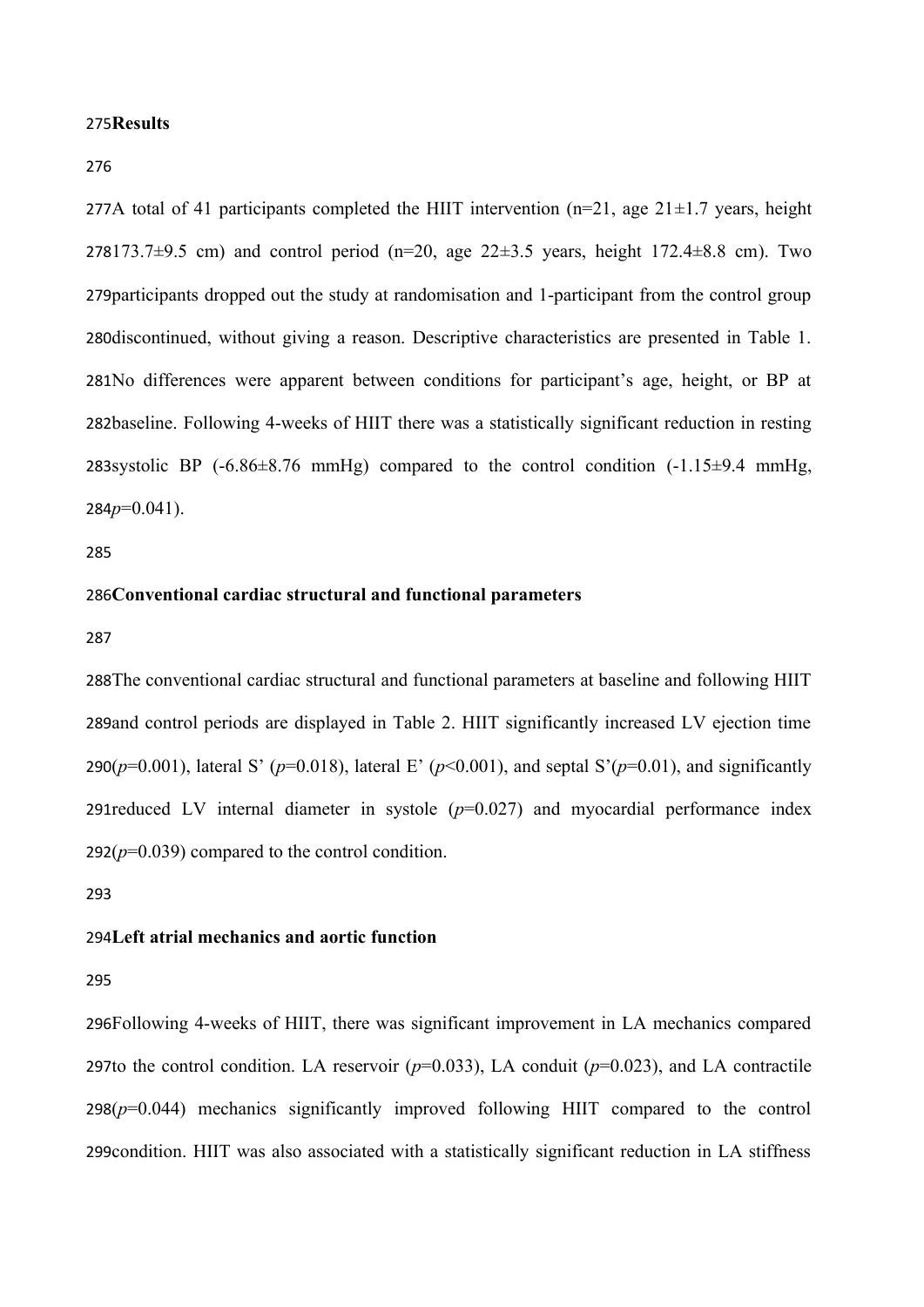300 compared to the control condition ( $p=0.032$ ). There was a significant reduction ( $p=0.012$ ) in 301the ascending aortic diastolic diameter and significant improvement in aortic distensibility  $302(p=0.031)$  following HIIT compared to the control condition. These adaptations were 303associated with a significant reduction in aortic stiffness  $(p=0.041)$  following HIIT compared 304to control. The LA mechanical and aortic functional parameters at baseline and following 305HIIT and control periods are displayed in Table 3. Following stepwise linear regression 306analysis with LA stiffness as the dependent variable, aortic distensibility  $(\beta = -0.557,$ 307 $p=0.002$ ) and LA conduit function ( $\beta = -0.772$ ,  $p<0.001$ ) were significantly associated with 308LA stiffness. The overall model fit was  $R^2 = 0.613$  (Figure 3).

 

# 324Discussion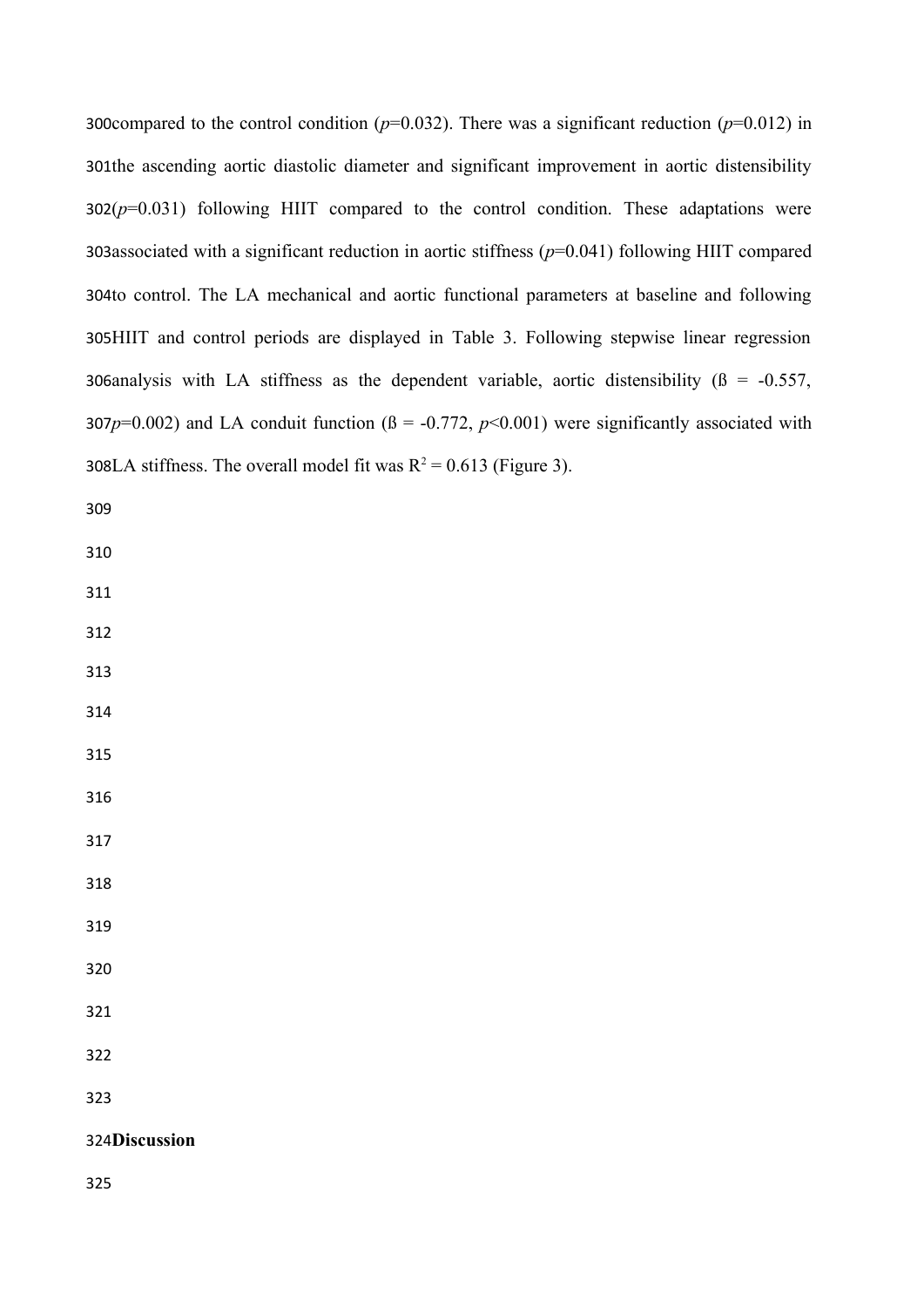326The present study is the first randomised controlled study to investigate the effect HIIT has 327on LA deformation and aortic mechanics in a cohort of physically inactive individuals. The 328 results of the study demonstrate that HIIT significantly improved LA mechanics and aortic 329 distensibility compared to a control condition. Reductions in aortic bioelasticity and LA 330performance negatively effects LV systolic and diastolic function (Pandey et al. 2017). As 331 such, these findings may have wider health and clinical implications in not only individuals 332who are unable to meet current PA guidelines, but clinical groups, such as hypertensive, 333 diabetic and heart failure patients with preserved ejection fraction.

334

#### **Left atrial performance** 335

336

337During each cardiac cycle, the left atrium deforms such that during systole the left atrium 338stretches and recoils to its original shape during diastole. It is evident from previous studies 339that there is a closer interlink between LA stretch and LV global longitudinal strain, LA 340volume and LA ejection fraction (Russo et al. 2012). All parameters of LA mechanics were 341 significantly improved following HIIT in our study compared to control conditions. In 342addition, HIIT was associated with a significant improvement in LA compliance, which was 343 estimated using a non-invasive calculation of LA stiffness. When the left atrium is highly 344 compliant, mean LA pressure is lower due to a steady transformation of venous flow into the 345LV (Suga 1974). Ultimately, our findings suggest these adaptations in LA deformation may 346improve cardiac performance. Indeed, our study demonstrated significant improvements in 347 markers of cardiac performance, including ejection time, lateral and septal S', lateral E', and 348myocardial performance index. These results are also supported by recent research from our 349 groups laboratory, which demonstrated significant improvements in systolic and diastolic LV 350 mechanics (O'Driscoll et al. 2018). In addition, animal studies have shown increased calcium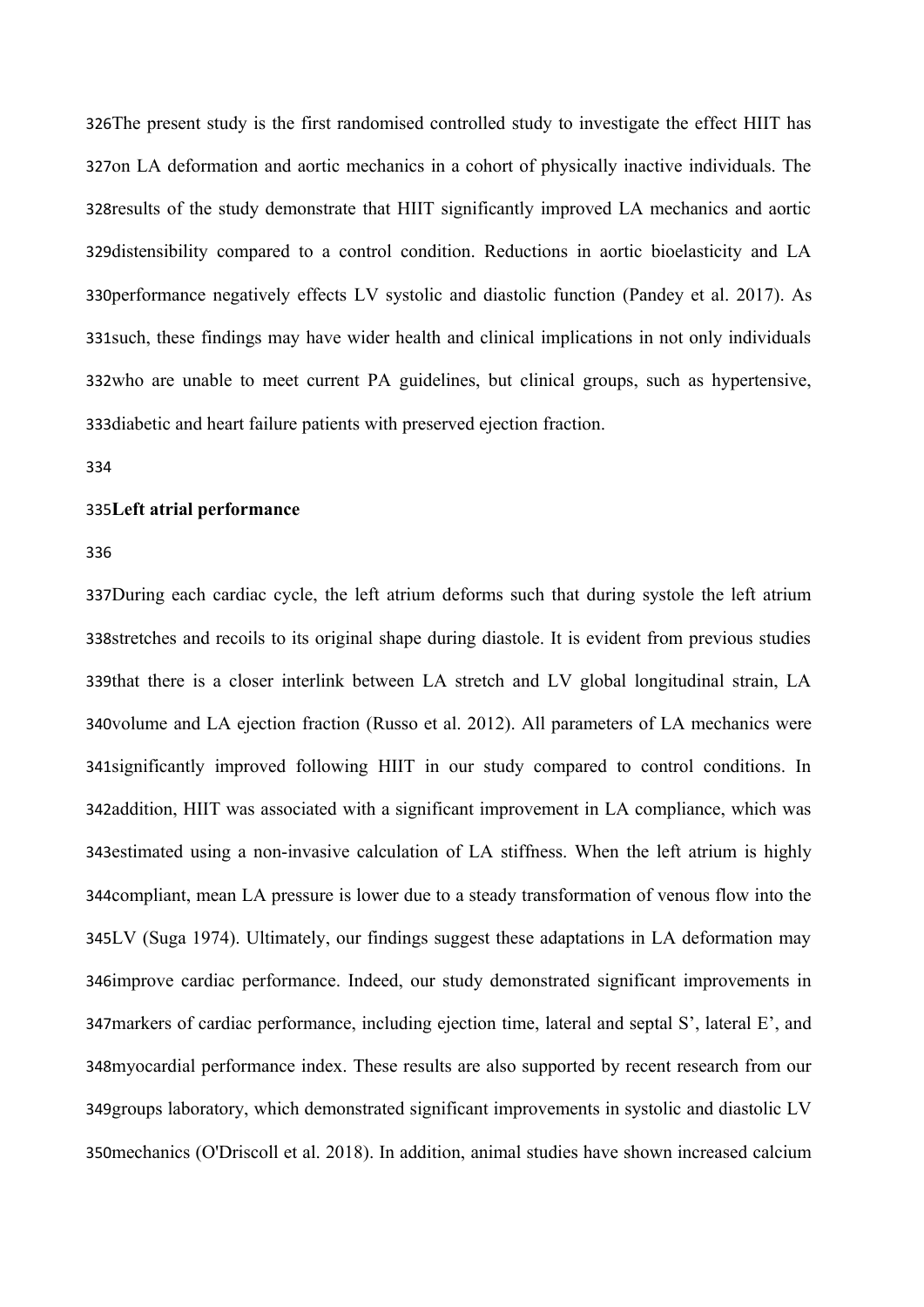351 reuptake by the sarcoplasmic reticulum up to 30% higher in the myocardium following 352aerobic interval training (Matsunaga et al. 2007), which determines LV relaxation. A greater 353calcium reuptake from myofilaments augments active relaxation and improving LV filling (Carrick-Ranson et al. 2012). 354

355

#### **Aortic mechanics** 356

357

358 Aortic distensibility is a parameter, which is closely related to the bioelastic function of the 359aorta and which serves as a marker for CVD (Laurent et al. 2006). The results of this study 360show that aortic distensibility and aortic stiffness index was significantly improved following 4-weeks of HIIT. Erol et al. (2002) demonstrated an increase in aortic distensibility and 361 362 decreased aortic stiffness in elite athletes compared to a control group. Since our study was 363observational, the underlying mechanisms by which improved ascending aorta compliance 364are induced is unclear. However, improved arterial compliance following HIIT demonstrated 365in the present study may be due to local and systemic influences.

366

367 Any proposed mechanism must be consistent with structural and functional changes in the 368vascular system. Structurally, arterial compliance/distensibility is primarily determined by the 369 composition of the arterial media such as vascular smooth muscle (VSM) and connective 370tissue (elastin and collagen fibres) (MacDonald and Nichols 2011). The elastin/collagen ratio 371in the proximal thoracic aorta determines the physical properties and the degree of VSM tone 372 determines the functional properties. Relaxation of the VSM transfers less stress from 373collagen to elastin, which increases aortic compliance as a result of the active adaptation 374(Belz 1995). It is reasonable to assume that short term HIIT influences active adaptation of 375the aorta locally and systemically in improving arterial compliance. The significant reduction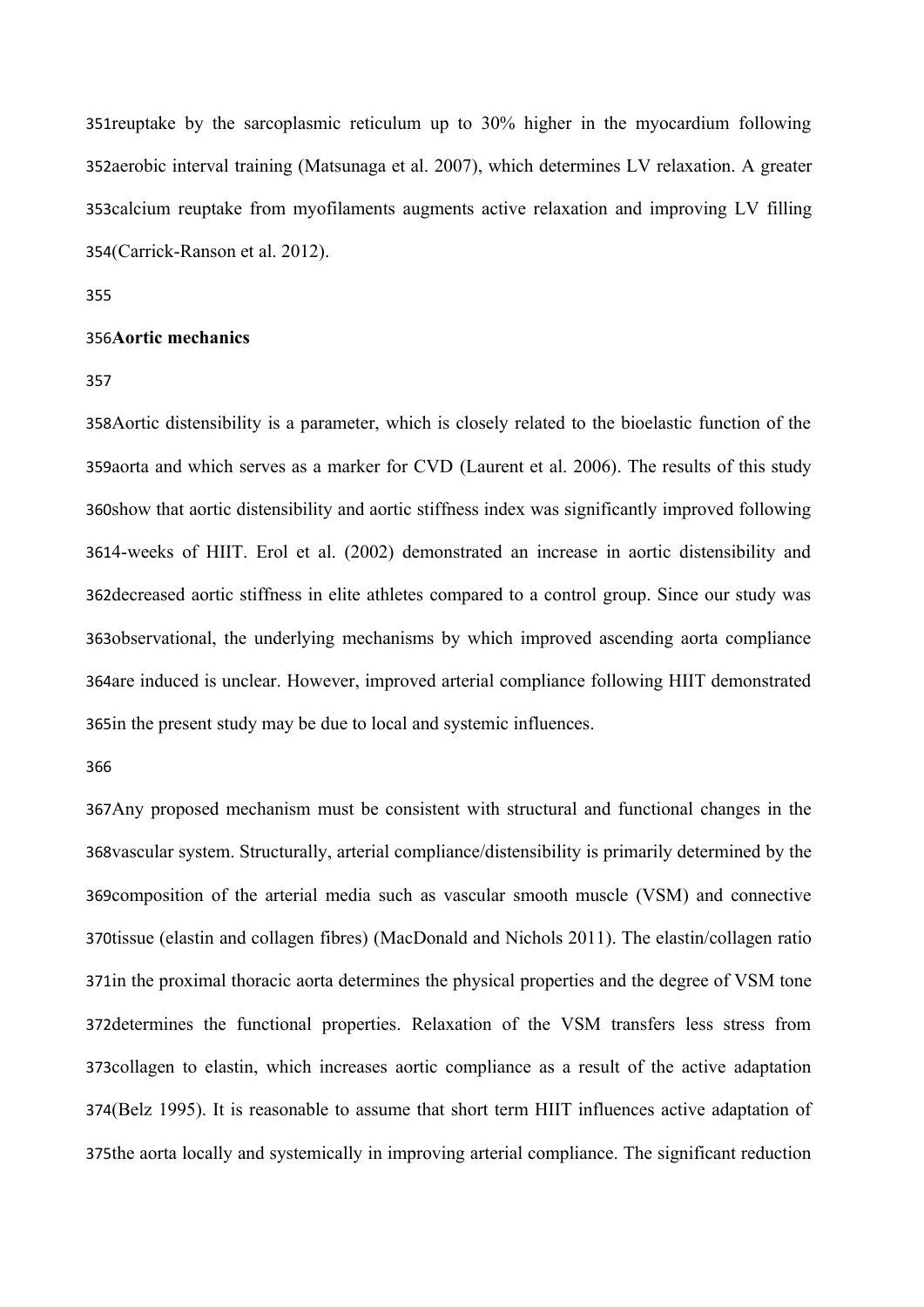376in resting systolic blood pressure supports this concept. There is also suggestion that exercise 377can suppress sympathetic-adrenergic tone which increases arterial compliance (Tanaka et al. 3782000). However, several studies have shown conflicting results regarding the role of arterial 379compliance modulated by sympathetic-adrenergic tone of smooth muscle in the arterial wall (Raper and Peterson 1969; Boutouyrie et al. 1994). It has been known for a long time that 380 381aortic diameter and compliance are influenced by vasoactive receptors such as Angiotensin II 382and noradrenaline, which exist within the large arteries (Bolton 1979; Vanhoutte et al. 1981). 383It seems reasonable to speculate that release of vasoactive substances may exert autocrine and 384 paracrine influences on vascular tone and be a potential modulator for aortic compliance 385 secondary to HIIT. It is also conceivable that, episodic shear stress on the endothelium of the 386arteries during exercise due to enhanced blood flow, releases nitric oxide (NO) thereby 387 supporting flow dependant dilatation (Endo et al. 1994). Nonetheless, the present findings 388indicate that compared to control conditions, short term HIIT in a sedentary population 389 significantly improves aortic elastic properties.

390

391In this study, stepwise linear regression analysis revealed that aortic distensibility, which is 392an aortic bioelastic parameter, was significantly  $(p=0.002)$  associated with LA stiffness. In 393addition, LA reservoir strain was significantly associated with LA stiffness  $(p<0.001)$ , which 394 reflects the LA active relaxation. These findings are important since a reduction in aortic 395distensibility can impair LV active relaxation, through increased LA afterload that ultimately 396leads to LA myocardial fibrosis, which is key in LA systolic and diastolic dysfunction (Mondillo et al. 2011; Morris et al. 2011). Previous studies have shown increased LA 397 398stiffness is secondary to LA fibrosis in parallel with LV and large artery stiffening, secondary 399to subendocardial fibrosis (Morris et al. 2011) and medial degeneration (Jacob 2003) 400respectively. Miyoshi et al (2011) study demonstrated that LA function is related to arterial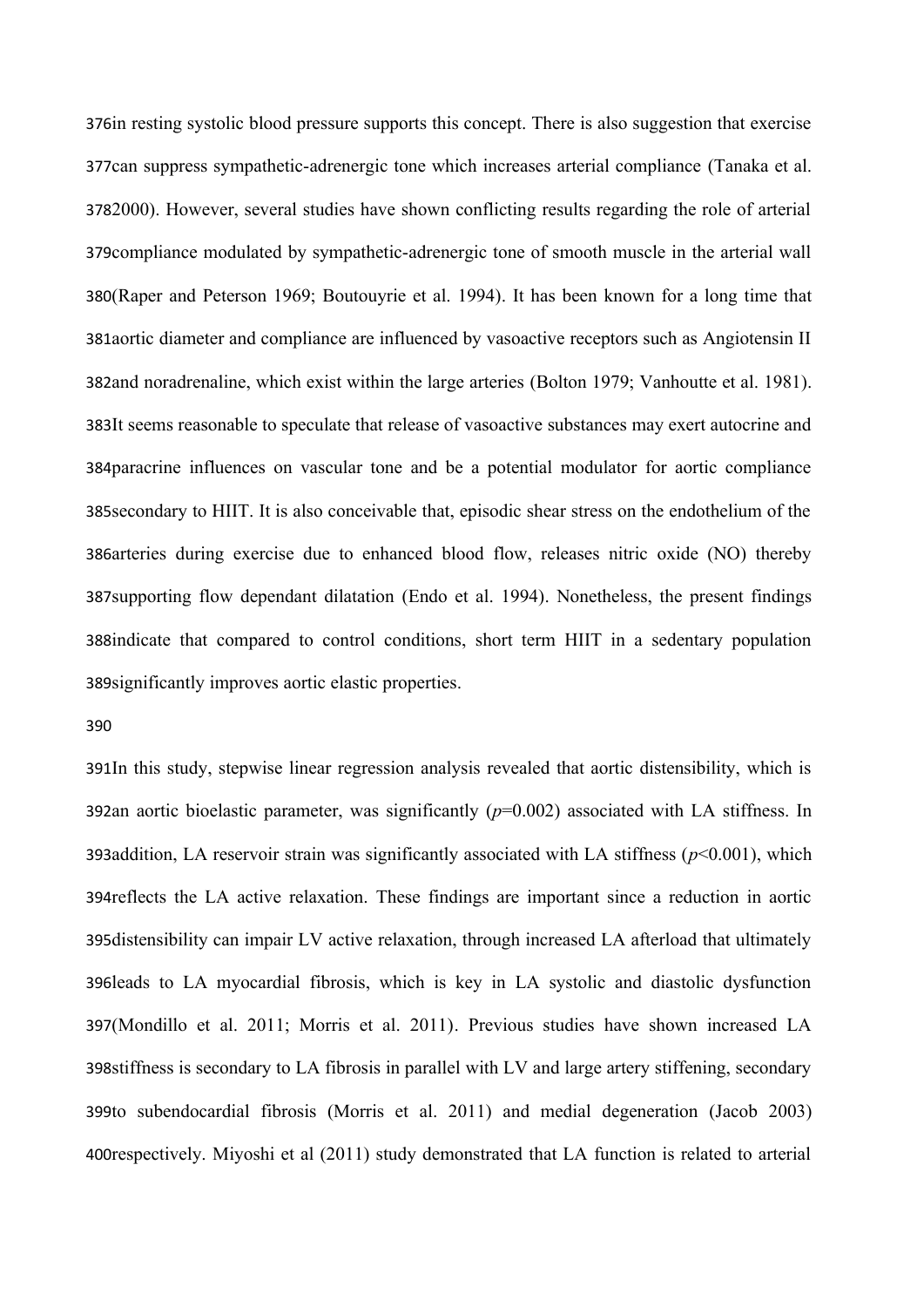401 compliance, suggesting increased arterial stiffness impairs early active relaxation (LA 402 reservoir function), which is an early form of LA-LV-arterial decoupling.

403

404Previous studies have attempted to study the association between LV diastolic dysfunction 405 and arterial stiffness (Cauwenberghs et al. 2016; Kaess et al. 2016; Kim et al. 2017). Our 406study findings support the hypothesis that a four-week HIIT intervention improves aortic and LA mechanics and may provide some mechanistic basis for reduced cardiovascular risk in at-407 408risk groups who undertake increased levels of exercise and consequent improved fitness. We 409 postulate that this improved atrio-ventricular and ventriculo-arterial function after HIIT 410 exercise may, if continued, have important health implications in cardio-metabolic diseases 411 such as hypertension, diabetes and heart failure with preserved ejection fraction in the 412 medium to longer term. Further studies are required to prove this in outcome driven trials of 413HIIT.

414

#### **Strengths and limitations** 415

416

417This was a small, single-centre study design which recruited a Caucasian-only population. 418Our study does not allow the determination of a causal effect. A causal link in improving 419aortic and LA function following HIIT can be hypothesized; however, further longitudinal 420studies are needed to confirm this hypothesis. LA deformation analysis was performed using 421strain imaging in the apical 4 chamber view only and we used non-invasive imaging methods 422to analyse aortic mechanics similar to Stefanadis et al. (1990) technique, which has shown 423good correlation with invasive techniques. For the calculation of aortic distensibility, brachial 424 arterial BP was used instead of aortic root pressure as there may not be any significant 425 variation between both in healthy volunteers. Measurement of pulse wave velocity is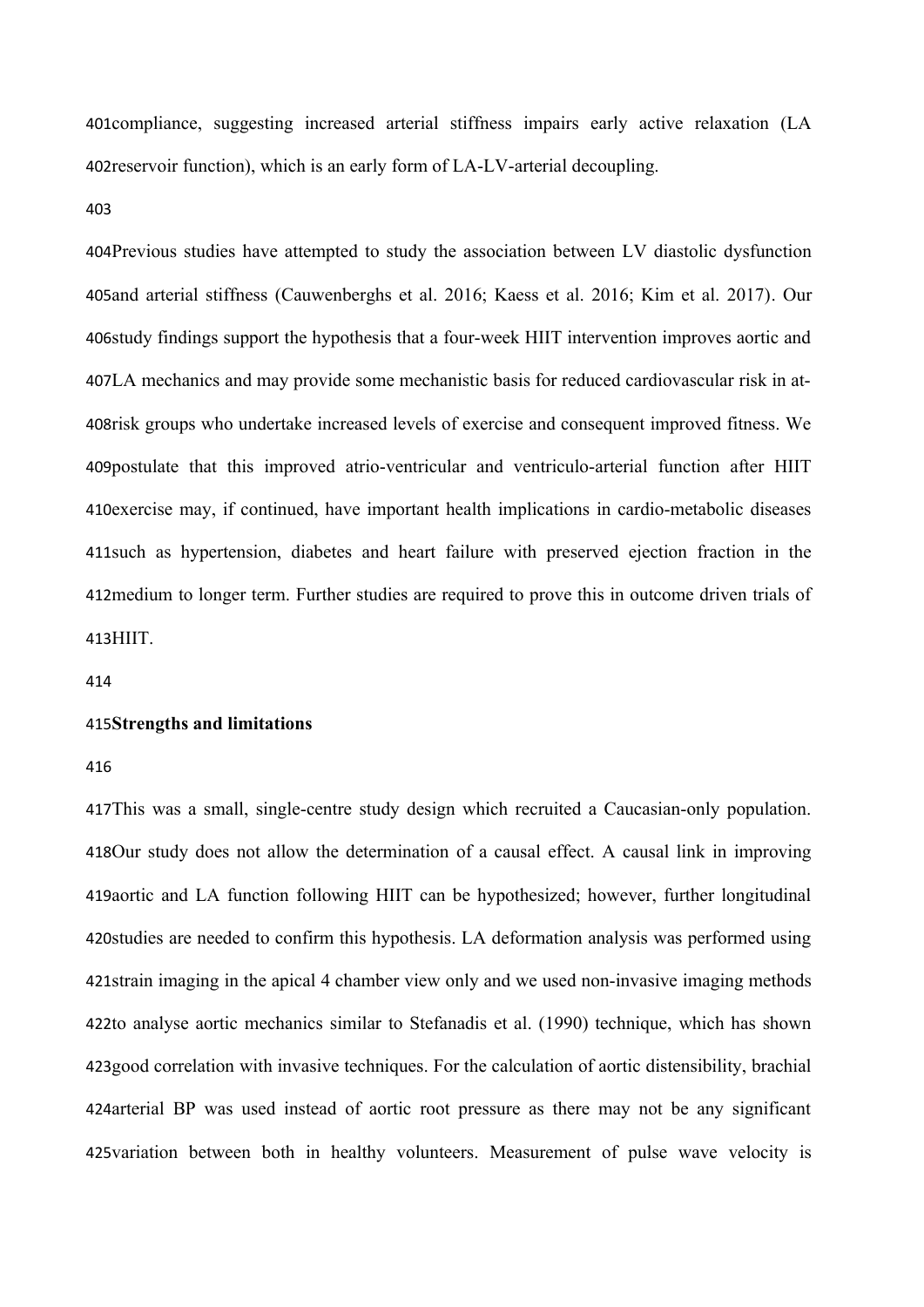426considered as the gold standard method for assessing arterial stiffness; however, our study 427 focussed on utilizing transthoracic echocardiography in analysing aortic and LA function. 428Notwithstanding these limitations, our study was randomised and image analysis was 429 performed by a single skilled operator blinded to participant characteristics and group 430allocation.

431

## 432Conclusion

433

434Our study demonstrated that a four-week HIIT intervention was associated with significant 435improvement in LA mechanics and aortic stiffness compared to non-exercise control 436 conditions. The present study also suggests close interaction between aortic distensibility and LA stiffness. These adaptations may have important health implications and contribute to the 437 438improved LV diastolic and systolic mechanics, aerobic capacity and reduced arterial BP 439 previously documented following HIIT. In light of the positive impact on the left atrium and 440aorta, HIIT is a promising exercise strategy for improving cardiometabolic health with 441 minimal time commitment. Further investigation is warranted to identify the potential risks 442 and benefit of long term HIIT and the optimal level of HIIT for cardiovascular protection.

443

444

445

446

447

**Acknowledgments:** We would like to thank all the participants for their participation in the 448 449study.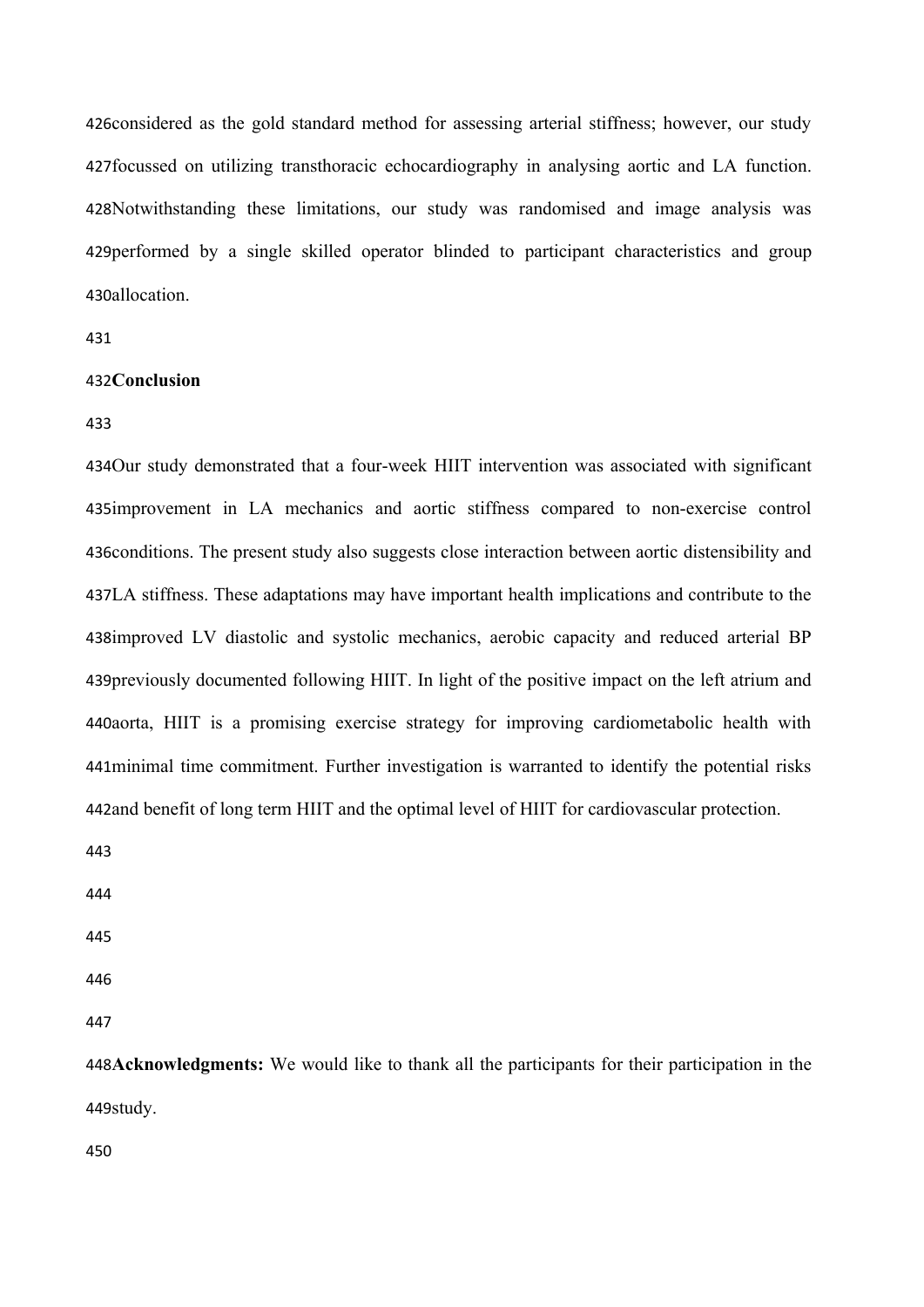|  | 451 Funding: None declared. |
|--|-----------------------------|
|--|-----------------------------|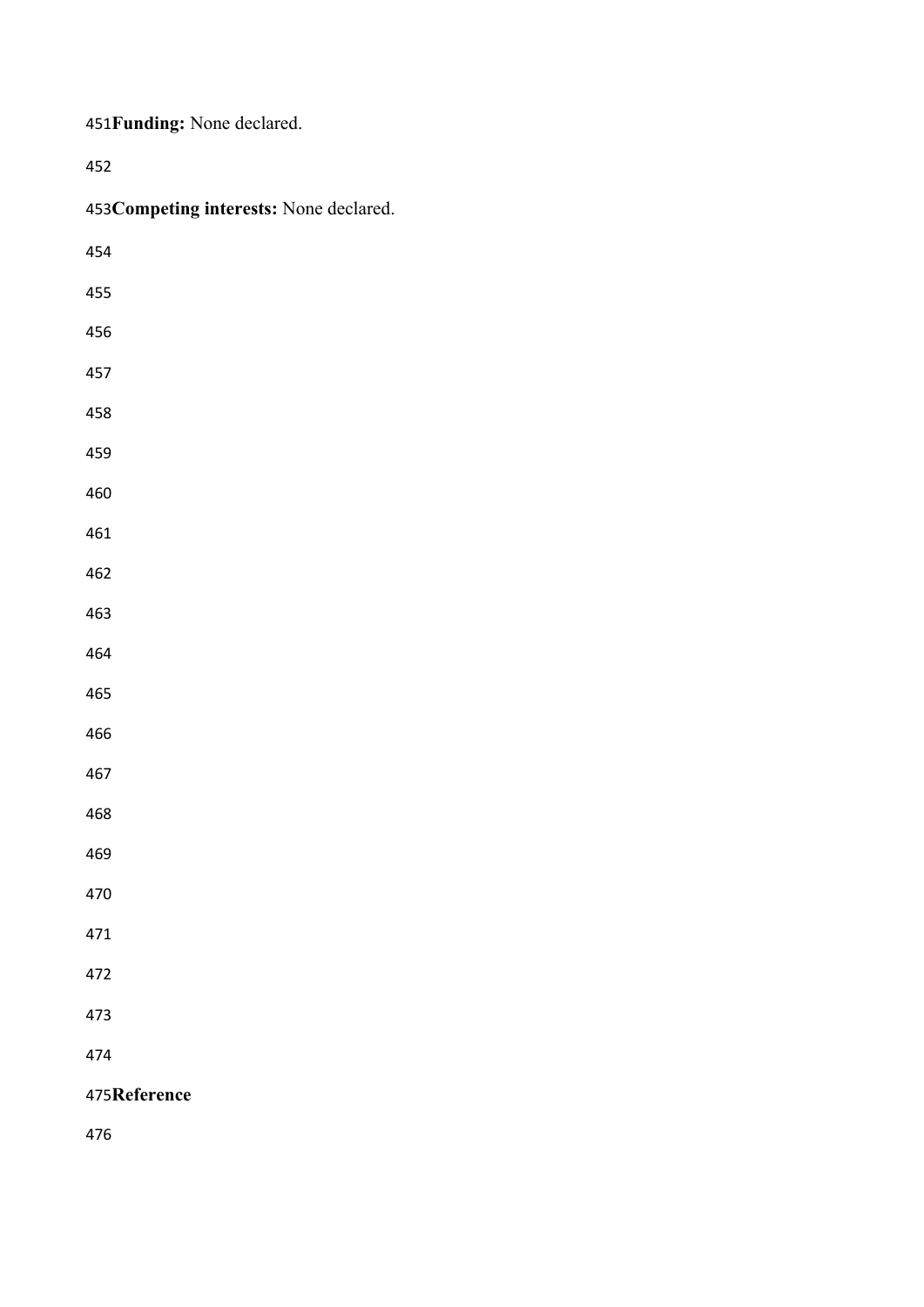477Belz GG (1995) Elastic properties and Windkessel function of the human aorta. Cardiovasc Drugs Ther 9 (1):73-83. 478

479Bolton TB (1979) Mechanisms of action of transmitters and other substances on smooth muscle. Physiol Rev 59 (3):606-718. 480

481Boutouyrie P, Lacolley P, Girerd X, Beck L, Safar M, Laurent S (1994) Sympathetic activation decreases medium-sized arterial compliance in humans. Am J Physiol 267: H1368-1376. 482 483

484Carrick-Ranson G, Hastings JL, Bhella PS, Shibata S, Fujimoto N, Palmer MD, Boyd K, Levine BD (2012) Effect of healthy aging on left ventricular relaxation and diastolic suction. Am J Physiol Heart Circ Physiol 303 (3):H315-322. 485 486

Cauwenberghs N, Knez J, Tikhonoff V, D'Hooge J, Kloch-Badelek M, Thijs L, Stolarz-487 Skrzypek K, Haddad F, Wojciechowska W, Swierblewska E, Casiglia E, Kawecka-Jaszcz K, Narkiewicz K, Staessen JA, Kuznetsova T (2016) Doppler indexes of left ventricular systolic and diastolic function in relation to the arterial stiffness in a general population. J Hypertens 34 (4):762-771. 488 489 490 491

Edelmann F, Gelbrich G, Dungen HD, Frohling S, Wachter R, Stahrenberg R, Binder L, 492 Topper A, Lashki DJ, Schwarz S, Herrmann-Lingen C, Loffler M, Hasenfuss G, Halle M, Pieske B (2011) Exercise training improves exercise capacity and diastolic function in patients with heart failure with preserved ejection fraction: results of the Ex-DHF (Exercise training in Diastolic Heart Failure) pilot study. J Am Coll Cardiol 58 (17):1780-1791. 493 494 495 496 497

Endo T, Imaizumi T, Tagawa T, Shiramoto M, Ando S, Takeshita A (1994) Role of nitric 498 oxide in exercise-induced vasodilation of the forearm. Circulation 90 (6):2886-2890. 499

500

Evangelista A, Flachskampf F, Lancellotti P, Badano L, Aguilar R, Monaghan M, Zamorano 501 J, Nihoyannopoulos P (2008) European Association of Echocardiography 502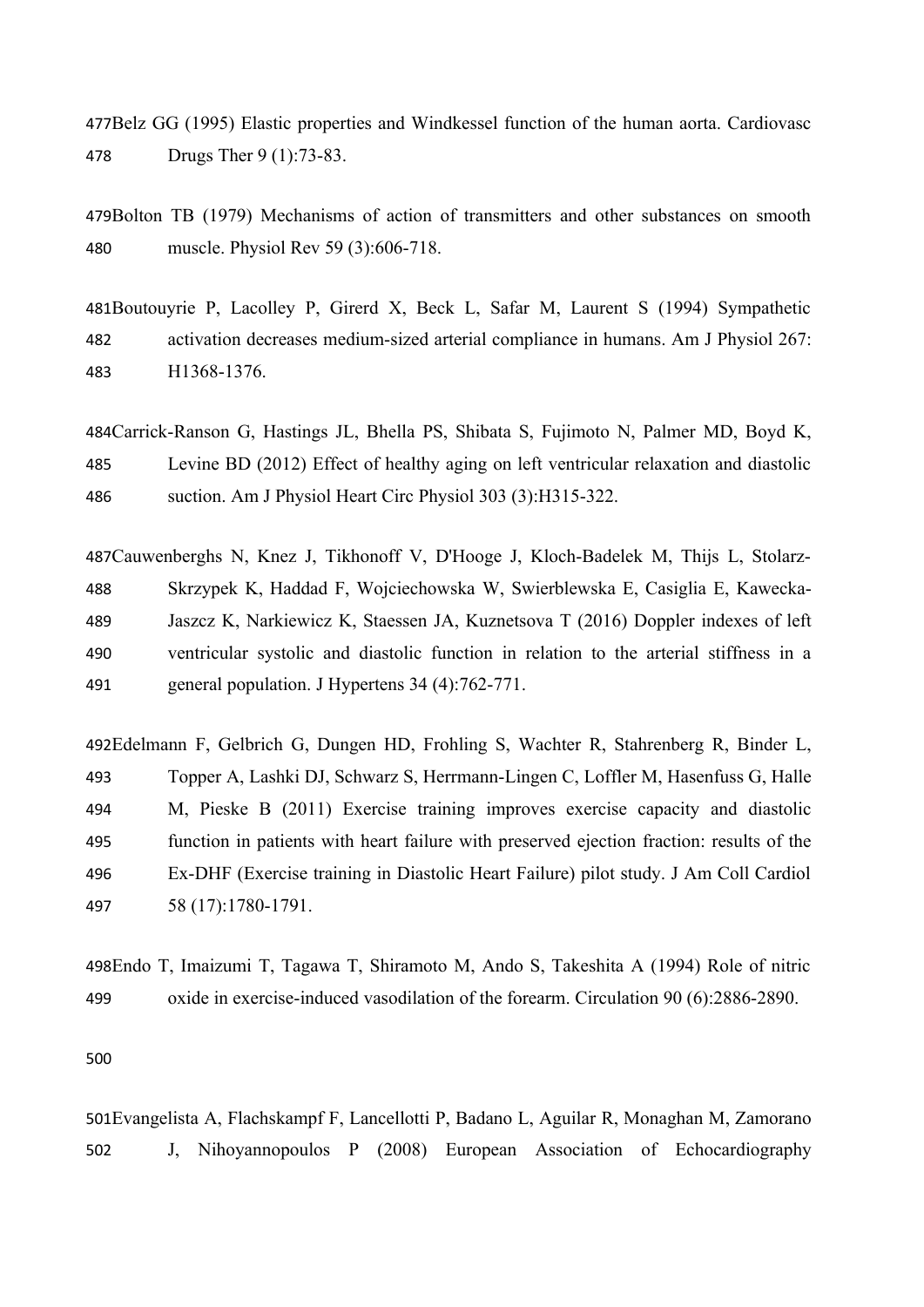recommendations for standardization of performance, digital storage and reporting of echocardiographic studies. Eur J Echocardiogr 9 (4):438-448. 503 504

Field AP (2018) Discovering statistics using IBM SPSS statistics. SAGE, London 505

506Gates PE, Tanaka H, Graves J, Seals DR (2003) Left ventricular structure and diastolic function with human ageing. Relation to habitual exercise and arterial stiffness. Eur Heart J 24 (24):2213-2220. 507 508

509Gibala MJ, Little JP, Macdonald MJ, Hawley JA (2012) Physiological adaptations to lowvolume, high-intensity interval training in health and disease. J Physiol 590 (5):1077- 1084. 510 511

512Good PI (2006) Resampling Methods. Birkhuser Boston, New York.

513Jacob MP (2003) Extracellular matrix remodeling and matrix metalloproteinases in the vascular wall during aging and in pathological conditions. Biomed Pharmacother 57 (5-6):195-202. 514 515

516Kaess BM, Rong J, Larson MG, Hamburg NM, Vita JA, Cheng S, Aragam J, Levy D, Benjamin EJ, Vasan RS, Mitchell GF (2016) Relations of Central Hemodynamics and Aortic Stiffness with Left Ventricular Structure and Function: The Framingham Heart Study. J Am Heart Assoc 5 (3):e002693. 517 518 519

520Kim D, Shim CY, Hong GR, Park S, Cho I, Chang HJ, Ha JW, Chung N (2017) Differences in left ventricular functional adaptation to arterial stiffness and neurohormonal activation in patients with hypertension: a study with two-dimensional layer-specific speckle tracking echocardiography. Clin Hypertens, 23:21. 521 522 523

524 Laurent S, Cockcroft J, Van Bortel L, Boutouyrie P, Giannattasio C, Hayoz D, Pannier B, Vlachopoulos C, Wilkinson I, Struijker-Boudier H (2006) Expert consensus document on arterial stiffness: methodological issues and clinical applications. Eur Heart J 27 (21):2588-2605. 525 526 527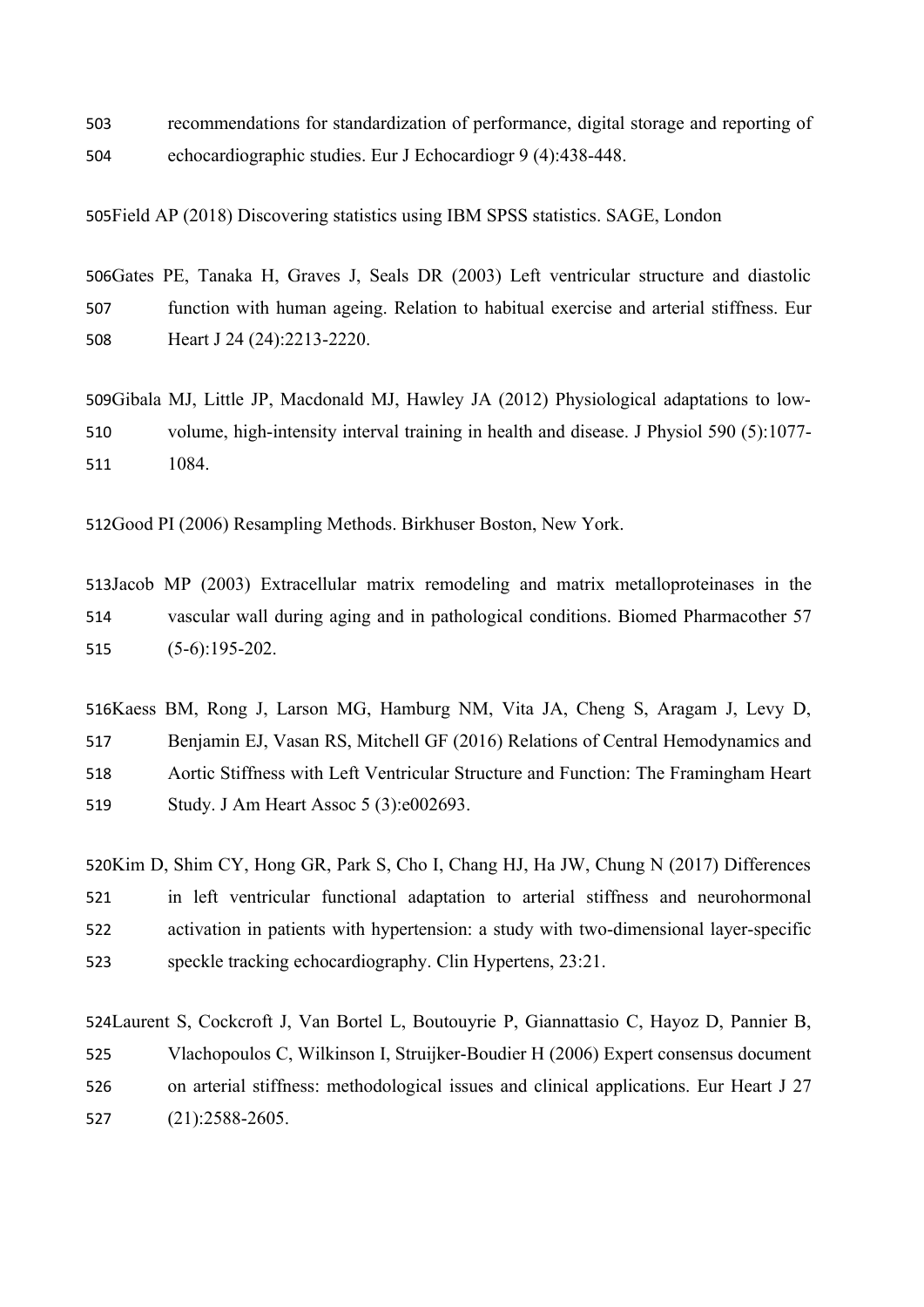528MacDonald DA, Nichols WW (2011) McDonald's blood flow in arteries : theoretical, experimental, and clinical principles. Hodder Arnold, London. 529

530Maroules CD, Khera A, Ayers C, Goel A, Peshock RM, Abbara S, King KS (2014) Cardiovascular outcome associations among cardiovascular magnetic resonance measures of arterial stiffness: the Dallas heart study. J Cardiovasc Magn Reson 16:33. 531 532

533Matsunaga S, Yamada T, Mishima T, Sakamoto M, Sugiyama M, Wada M (2007) Effects of high-intensity training and acute exercise on in vitro function of rat sarcoplasmic reticulum. Eur J Appl Physiol 99 (6):641-649. 534 535

536Mondillo S, Cameli M, Caputo ML, Lisi M, Palmerini E, Padeletti M, Ballo P (2011) Early detection of left atrial strain abnormalities by speckle-tracking in hypertensive and diabetic patients with normal left atrial size. J Am Soc Echocardiogr 24 (8):898-908. 537 538

539 Morris DA, Gailani M, Vaz Perez A, Blaschke F, Dietz R, Haverkamp W, Ozcelik C (2011) Left atrial systolic and diastolic dysfunction in heart failure with normal left ventricular ejection fraction. J Am Soc Echocardiogr 24 (6):651-662. 540 541

542Mosteller, RD (1987) Simplified calculation of body-surface area. N Engl J Med 317, 1098.

543Nagueh SF, Smiseth OA, Appleton CP, Byrd BF, 3rd, Dokainish H, Edvardsen T, Flachskampf FA, Gillebert TC, Klein AL, Lancellotti P, Marino P, Oh JK, Alexandru Popescu B, Waggoner AD (2016) Recommendations for the Evaluation of Left Ventricular Diastolic Function by Echocardiography: An Update from the American Society of Echocardiography and the European Association of Cardiovascular Imaging. Eur Heart J Cardiovasc Imaging 17 (12):1321-1360. 544 545 546 547 548

549O'Driscoll JM, Wright SM, Taylor KA, Coleman DA, Sharma R, Wiles JD (2018) Cardiac autonomic and left ventricular mechanics following high intensity interval training: a randomized crossover controlled study. J Appl Physiol (1985) 125 (4):1030-1040. 550 551

552O'Rourke M (1994) Arterial stiffening and vascular/ventricular interaction. J Hum Hypertens 8 Suppl 1:S9-15. 553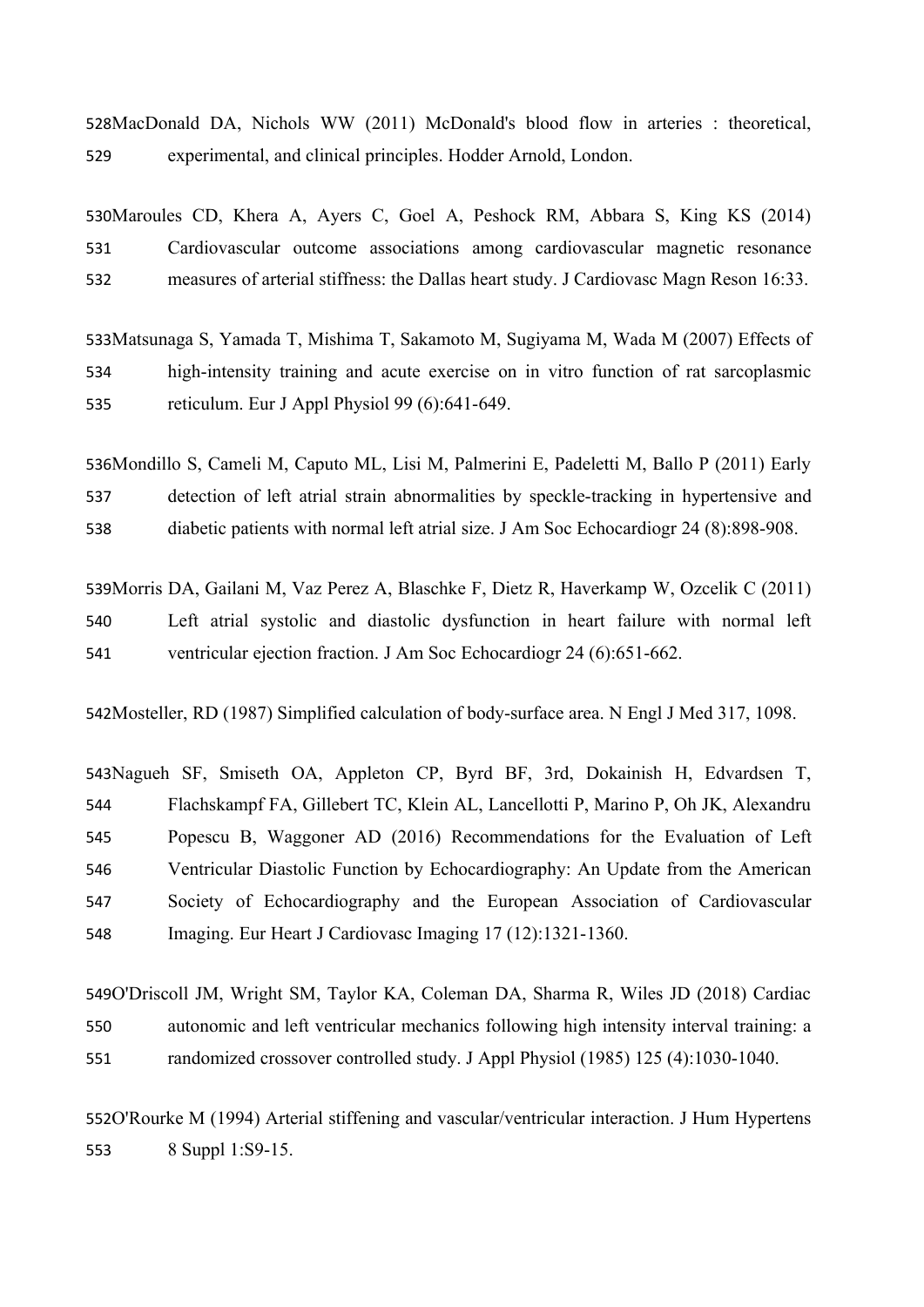554Paffenbarger RS, Jr., Hyde RT, Wing AL, Hsieh CC (1986) Physical activity, all-cause mortality, and longevity of college alumni. N Engl J Med 314 (10):605-613. 555

556Pandey A, Khan H, Newman AB, Lakatta EG, Forman DE, Butler J, Berry JD (2017) Arterial Stiffness and Risk of Overall Heart Failure, Heart Failure With Preserved Ejection Fraction, and Heart Failure With Reduced Ejection Fraction: The Health ABC Study (Health, Aging, and Body Composition). Hypertension 69 (2):267-274. 557 558 559

560 Raper AJ, Peterson LH (1969) In vivo geometry and mechanical properties of small mesenteric arteries. Bibl Anat 10:288-291. 561

562Redheuil A, Wu CO, Kachenoura N, Ohyama Y, Yan RT, Bertoni AG, Hundley GW, Duprez DA, Jacobs DR, Jr., Daniels LB, Darwin C, Sibley C, Bluemke DA, Lima JAC (2014) Proximal aortic distensibility is an independent predictor of all-cause mortality and incident CV events: the MESA study. J Am Coll Cardiol 64 (24):2619-2629. 563 564 565

566Russo C, Jin Z, Homma S, Rundek T, Elkind MS, Sacco RL, Di Tullio MR (2012) Left atrial minimum volume and reservoir function as correlates of left ventricular diastolic function: impact of left ventricular systolic function. Heart 98 (10):813-820. 567 568

569Schulz KF, Altman DG, Moher D, Group C (2010) CONSORT 2010 Statement: updated guidelines for reporting parallel group randomised trials. BMC Med 8:18. 570

571 Suga H (1974) Importance of atrial compliance in cardiac performance. Circ Res 35 (1):39-43. 572

573Tanaka H, Dinenno FA, Monahan KD, Clevenger CM, DeSouza CA, Seals DR (2000) Aging, habitual exercise, and dynamic arterial compliance. Circulation 102 (11):1270- 1275 574 575

576Vanhoutte PM, Verbeuren TJ, Webb RC (1981) Local modulation of adrenergic neuroeffector interaction in the blood vessel well. Physiol Rev 61 (1):151-247. 577

578Warburton DE, Nicol CW, Bredin SS (2006) Health benefits of physical activity: the evidence. CMAJ 174 (6):801-809. 579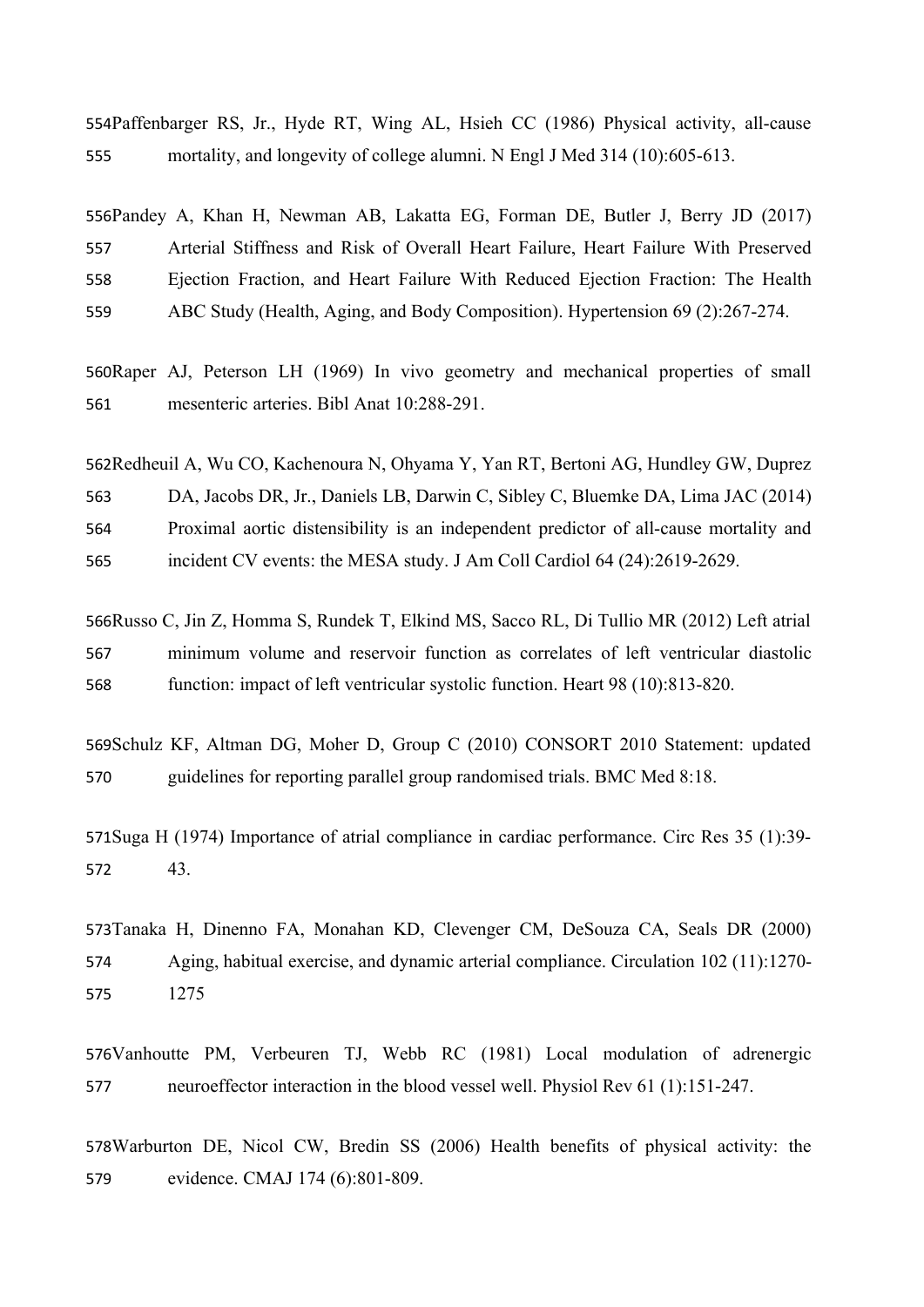580Weston M, Taylor KL, Batterham AM, Hopkins WG (2014) Effects of low-volume highintensity interval training (HIT) on fitness in adults: a meta-analysis of controlled and non-controlled trials. Sports Med 44 (7):1005-1017. 581 582

583Bryan Williams, Giuseppe Mancia, Wilko Spiering, Enrico Agabiti Rosei, Michel Azizi, Michel Burnier, Denis L Clement, Antonio Coca, Giovanni de Simone, Anna Dominiczak, Thomas Kahan, Felix Mahfoud, Josep Redon, Luis Ruilope, Alberto Zanchetti, Mary Kerins, Sverre E Kjeldsen, Reinhold Kreutz, Stephane Laurent, Gregory Y H Lip, Richard McManus, Krzysztof Narkiewicz, Frank Ruschitzka, Roland E Schmieder, Evgeny Shlyakhto, Costas Tsioufis, Victor Aboyans, Ileana Desormais, ESC Scientific Document Group (2018) 2018 ESC/ESH Guidelines for the management of Arterial Hypertension. Eur Heart J 39 (33): 3021-3104. 584 585 586 587 588 589 590

591Xu L, Jiang CQ, Lam TH, Yue XJ, Lin JM, Cheng KK, Liu B, Li Jin Y, Zhang WS, Thomas GN (2011) Arterial stiffness and left-ventricular diastolic dysfunction: Guangzhou Biobank Cohort Study-CVD. J Hum Hypertens 25 (3):152-158. 592 593

594Zito C, Mohammed M, Todaro MC, Khandheria BK, Cusma-Piccione M, Oreto G, Pugliatti P, Abusalima M, Antonini-Canterin F, Vriz O, Carerj S (2014) Interplay between arterial stiffness and diastolic function: a marker of ventricular-vascular coupling. J Cardiovasc Med (Hagerstown) 15 (11):788-796. 595 596 597

598

599

600

601

- 602
- 603

604

605

606